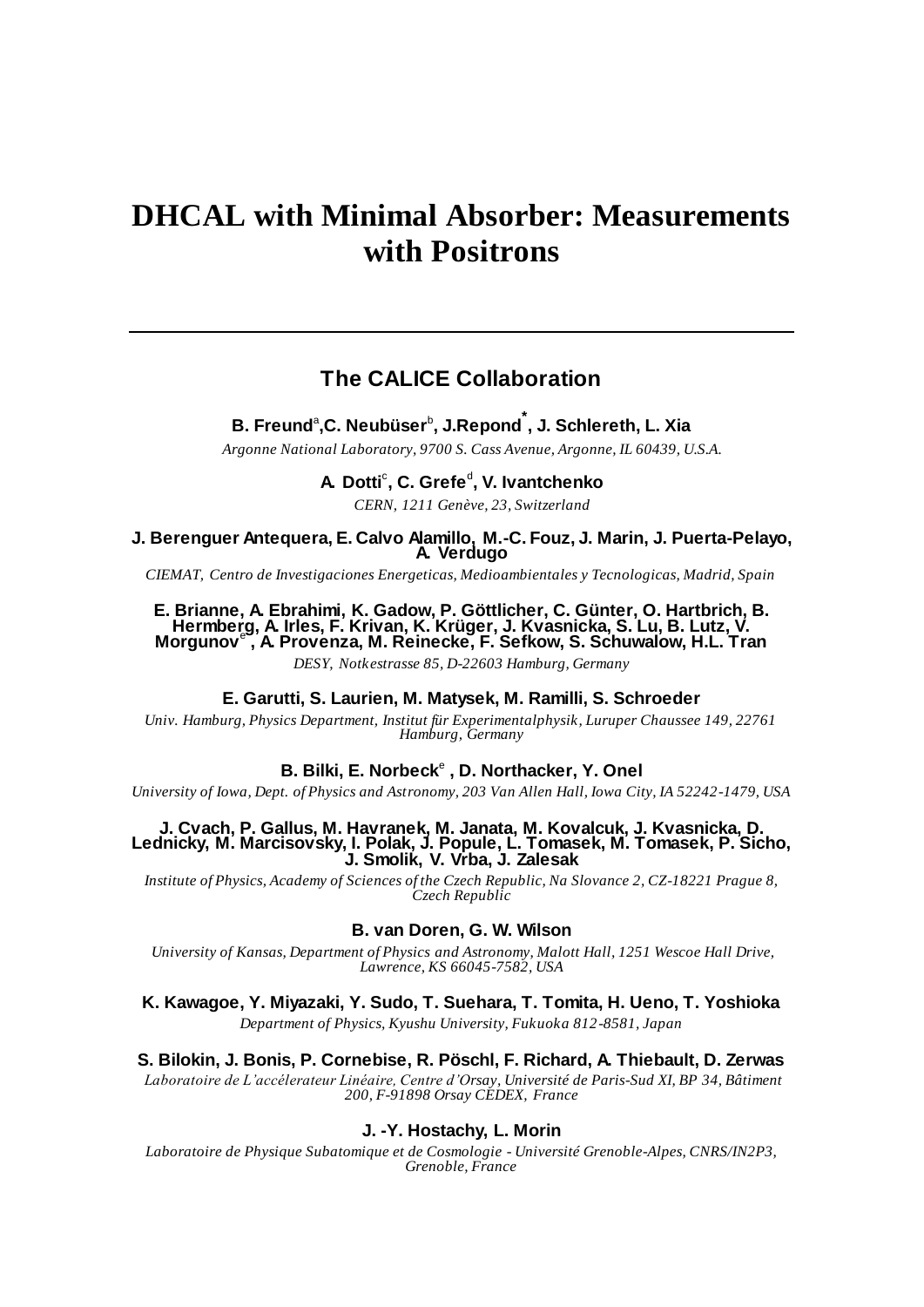## **D. Besson, M. Chadeeva**<sup>f</sup> **, M. Danilov**<sup>f</sup> ,g **, O. Markin**<sup>h</sup> **, E. Popova**

*National Research Nuclear University MEPhI (Moscow Engineering Physics Institute) 31, Kashirskoye shosse, 115409 Moscow, Russia*

## **M. Gabriel, P. Goecke, C. Kiesling, N. van der Kolk, F. Simon, M. Szalay**

*Max Planck Inst. für Physik, Föhringer Ring 6, D-80805 Munich, Germany*

## **F. Corriveau**

*McGill University, 3600 University Street, Montreal, QC H3A2T8, Canada*

## **G. C. Blazey, A. Dyshkant, K. Francis, V. Zutshi**

*NICADD, Northern Illinois University, Department of Physics, DeKalb, IL 60115, USA*

## **K. Kotera, H. Ono**<sup>i</sup> **, T. Takeshita**

*Shinshu Univ. , Dept. of Physics, 3-1-1 Asaki, Matsumoto-shi, Nagano 390-861, Japan*

## **S. Ieki, Y. Kamiya, W. Ootani, N. Shibata**

*ICEPP, The University of Tokyo, 7-3-1 Hongo, Bunkyo-ku, Tokyo 113-0033, Japan* 

## **D. Jeans, S. Komamiya, H. Nakanishi**

*Department of Physics, Graduate School of Science, The University of Tokyo, 7 -3-1 Hongo, Bunkyo-ku, Tokyo 113-0033, Japan*

*a Also at McGill University, Montreal,Canada*

*b Also at DESY, Hamburg, Germany*

*c Now at SLAC, Stanford, CA, USA*

*d Now at Bonn University, Bonn , Germany*

*<sup>e</sup> Deceased*

*f Also at P. N. Lebedev Physical Institute, Russian Academy of Sciences*

*g Also at Moscow Institute of Physics and Technology (MIPT), Moscow, Russia*

*h Also at Institute of Theoretical and Experimental Physics, Moscow, Russia*

*i Now at Nippon Dental University, Niigata, Japan*

*\*Corresponding author, E-mail*: [repond@anl.gov](mailto:repond@anl.gov)

ABSTRACT: In special tests, the active layers of the CALICE Digital Hadron Calorimeter prototype, the DHCAL, were exposed to low energy particle beams, without being interleaved by absorber plates. The thickness of each layer corresponded approximately to 0.29 radiation lengths or 0.034 nuclear interaction lengths, defined mostly by the copper and steel skins of the detector cassettes. This paper reports on measurements performed with this device in the Fermilab test beam with positrons in the energy range of 1 to 10 GeV. The measurements are compared to simulations based on GEANT4 and a standalone program to emulate the detailed response of the active elements.

**KEYWORDS:** Calorimetry, Linear Collider, Particle Flow Algorithms, Resistive Plate Chambers.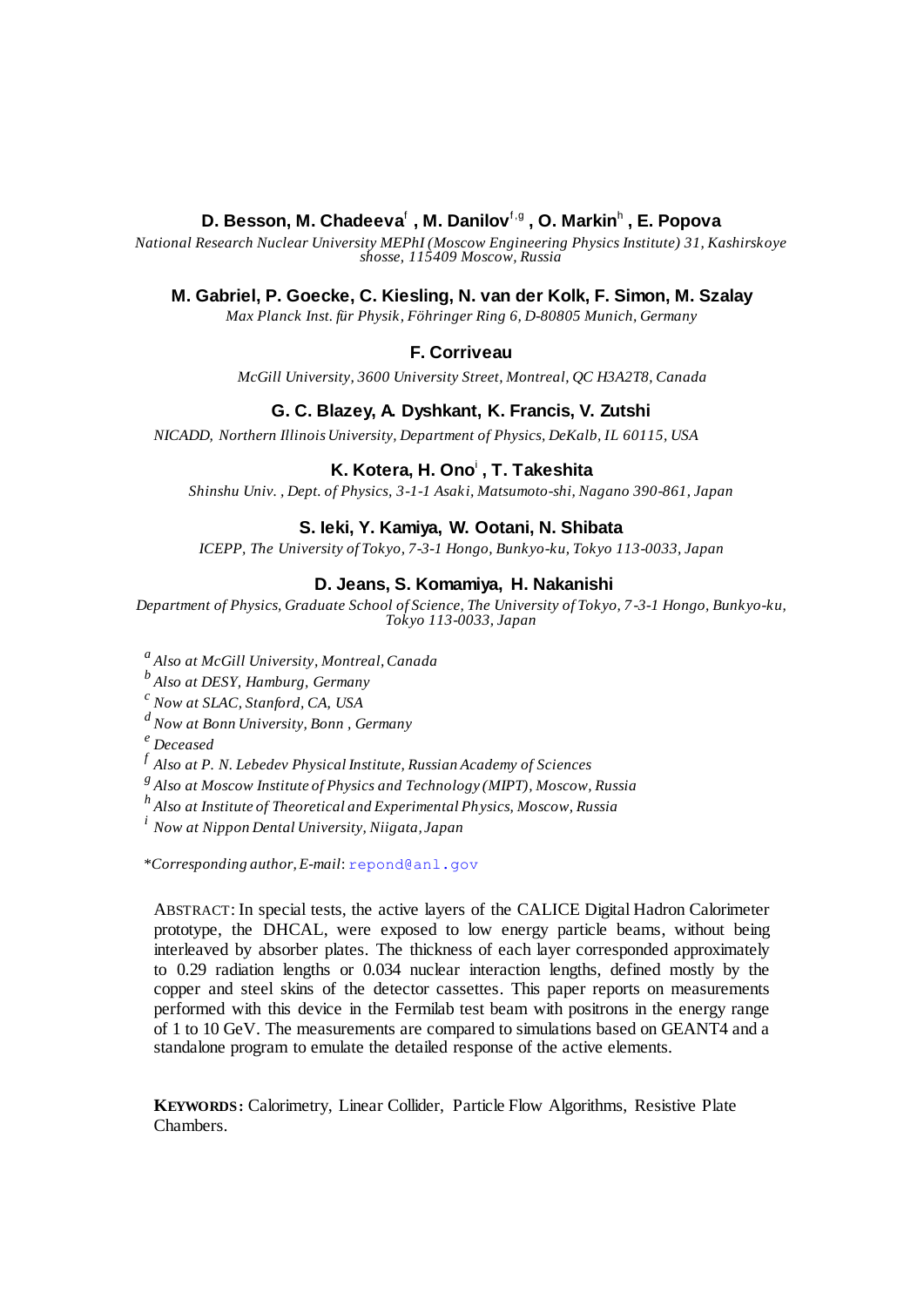## **Contents**

| 1. Introduction                                      |                         |
|------------------------------------------------------|-------------------------|
| 2. Description of the DHCAL with Minimal Absorber    | 2                       |
| 3. Data Collected at the Fermilab Test Beam Facility | 3                       |
| 4. Simulation of the Test Beam Set-up                | $\overline{\mathbf{4}}$ |
| <b>5. Hit and Event Selection</b>                    | 5                       |
| 6. Equalization of the RPC Responses                 | 6                       |
| 7. Systematic Errors                                 | 8                       |
| 8. Response of the Min-DHCAL to Positrons            | 9                       |
| 9. Measurement of Shower Shapes                      | 12                      |
| 10. Linearization of the Min-DHCAL Response          | 17                      |
| 11. Conclusions                                      | 20                      |

#### **1. Introduction**

Imaging calorimeters, i.e. calorimeters with very fine lateral and longitudinal segmentation of the readout, offer distinct advantages over the traditional equivalent with a tower structure. Among these are their enhanced capability for the application of Particle Flow Algorithms to the measurement of hadronic jets [1], software compensation techniques to improve the energy resolution of single particles [2], longitudinal leakage corrections for hadronic showers, and particle (electron, muon, hadron) identification algorithms.

The CALICE collaboration [3] is developing several different sensors as candidates for the active media of imaging calorimeters: Silicon pads [4], Scintillator pads [5] and strips [6], Resistive Plate Chambers (RPCs) [7,8], Micromegas [9], and Gas Electron Multipliers (GEMs) [10], where the gaseous devices are read out with small, square pads. This paper reports on special tests performed in the Fermilab test beam using the detector cassettes of the Digital Hadron Calorimeter prototype, the DHCAL [7], without absorber material interleaved between the active layers. The active layers of the DHCAL contained thin RPCs with a readout featuring  $1 \times 1$  cm<sup>2</sup> pads.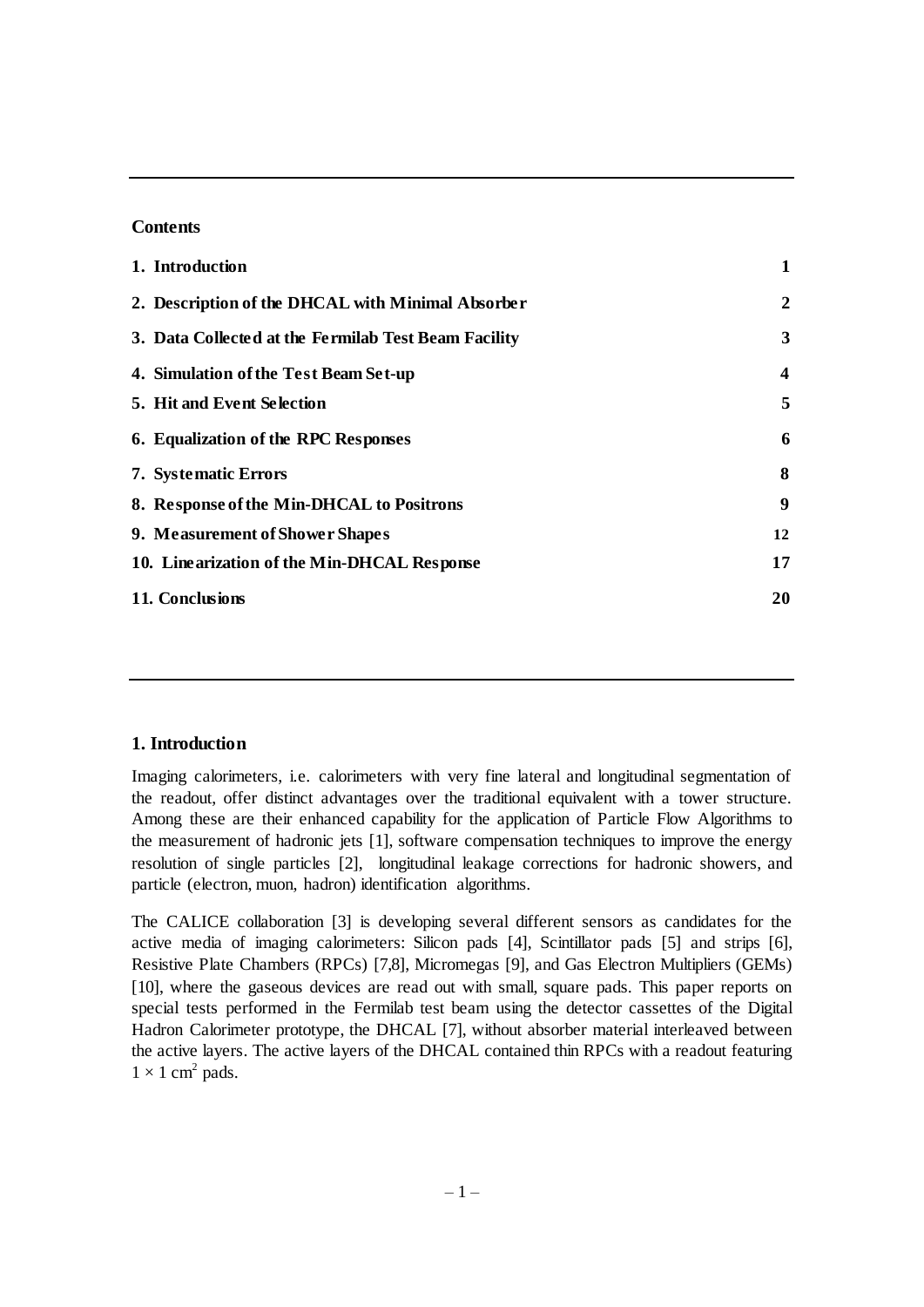In its configuration without absorber plates, the so-called Min-DHCAL provided the opportunity to study electromagnetic and hadronic showers with extremely fine segmentation, especially longitudinally, spreading the showers over the entire depth of the stack. This paper presents measurements with positrons in the energy range of  $1 - 10$  GeV. The experimental results are compared to detailed Monte Carlo simulations based on GEANT4. These comparisons provide an ideal tool to gain deeper insights into the physics of an RPC–based calorimeter, in particular at the low energies of the present measurements. Since the uncertainties in the simulation of electromagnetic showers are relatively small, at the percent level, the comparison can be used to tune the modeling of the DHCAL in the simulation. Once tuned, the model can be used to provide absolute predictions for the response to hadrons, which in turn can be compared to experimental measurements. The comparisons of the hadronic response will be the subject of a forthcoming paper.

#### **2. Description of the DHCAL with Minimal Absorber**

The DHCAL used Resistive Plate Chambers [11] as active elements. The area of each RPC measured 32  $\times$  96 cm<sup>2</sup>. The chambers utilized the traditional two resistive-plate design with soda-lime glass as resistive plates [12]. The cathode and anode plates were 1.15 and 0.85 mm thick, respectively, and enclosed a single 1.15 mm thick gas gap. The chambers were flushed with a non-flammable mixture of three gases: tetrafluoroethane (94.5%), isobutane (5.0%) and sulfur hexafluoride (0.5%) and were operated in avalanche mode with a default high voltage of 6.3 kV.

The readout boards each measured  $32 \times 48$  cm<sup>2</sup>, contained 1,536 1  $\times$  1 cm<sup>2</sup> pads, and were placed on the anode side of the chambers. Two boards covered the area of one chamber. The readout boards contained two separate boards, a board featuring the pads and a board housing the front-end electronics, interconnected by dots of conductive glue. The electronic readout system was based on the DCAL III chip [13], which applied a single threshold to the signals from an array of  $8 \times 8$  readout pads to define hits [14]. This type of electronic readout with single-bit resolution per channel is commonly referred to as 'digital'. The threshold discriminating the signals could be set individually for each chip, but was common to all 64 channels connected to a chip. The readout was pulsed with a 10 MHz clock. After receipt of an external trigger, hit patterns of the 64 channels connected to a chip and in seven consecutive 100 ns time bins were read out together with their corresponding time stamps. Of the seven time bins, one bin corresponded to times before the arrival of the particle in the stack.

Three RPCs and their six corresponding readout boards were assembled into a cassette to serve as an active layer of the calorimeter. Thus the active area of a cassette was approximately  $96 \times$ 96 cm<sup>2</sup>. The cassettes featured a front-plate (2 mm copper) and a rear plate (2 mm steel) held together by rectangular bars located on the top and bottom of the structure. The thickness of each cassette was about 12.5 mm and corresponded to 0.29 radiation lengths  $(X_0)$  or 0.034 nuclear interaction lengths  $(\lambda_1)$ . Slight variations of the effective thickness across the surface of the cassettes, due to the packaged DCAL III chips, have been ignored in the simulation of the set-up.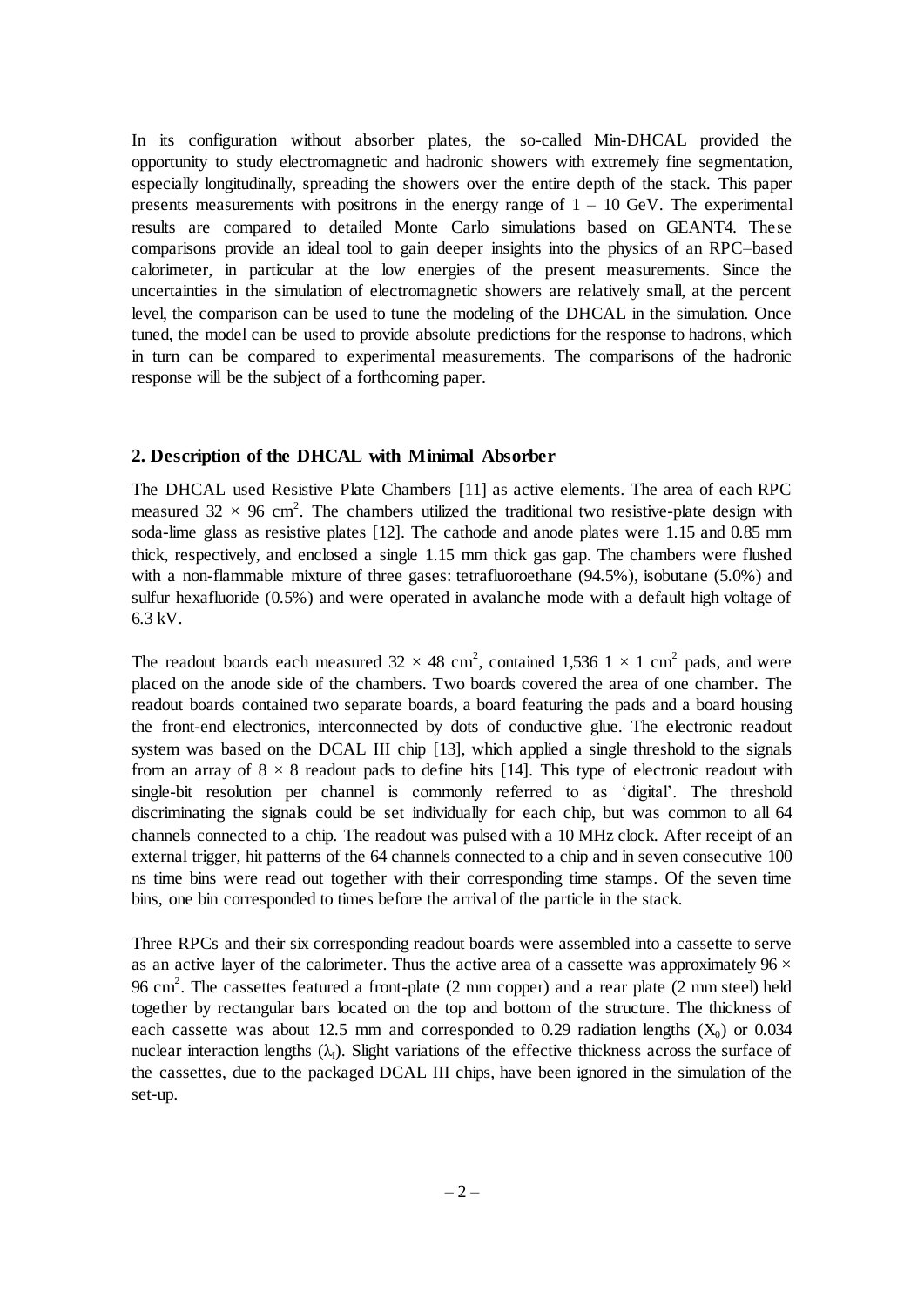The Min-DHCAL consisted of 50 cassettes, spaced every 2.54 cm. The thickness of the entire stack corresponded to approximately 15  $X_0$  or 1.7  $\lambda_I$ . The total number of readout channels was 460,800, which at the time constituted a world record for calorimetry in High Energy Physics. Figure 1 shows a photograph of the Min-DHCAL.



**Figure 1.** Photograph of the DHCAL with minimal absorber (the Min-DHCAL) in the Fermilab test beam.

With the single-bit readout, the energy of an incident particle is reconstructed in the DHCAL to first order as the number of pads hit, i.e. pads with a signal above threshold. This method works, because the accidental noise rate in the stack was extremely small. The average number of accidental noise hits was measured to be  $\sim 0.2$  in a reconstructed event (after applying all the cleaning cuts of the standard analysis, see below). Assuming a calibration of 90 hits per GeV, as was observed for 6 GeV positrons (see below), the average noise rate per event corresponds to 2.3 MeV and is therefore negligible.

#### **3. Data Collected at the Fermilab Test Beam Facility**

The Min-DHCAL was exposed to the test beam at the Fermilab Test Beam Facility, FTBF [15]. The facility provides a primary 120 GeV proton beam and momentum selected secondary beams in the range of  $1 - 66$  GeV/c (energy and momentum units are used interchangeably throughout the text). The latter are a mixture of electrons, muons and pions, where the fraction of electrons is dominant at momenta below 5 GeV/c and tapers off for momenta above 32 GeV/c. The particles arrive every 60 seconds in spills of 4.0 seconds duration. The beamline included two Čerenkov counters for particle identification and two scintillator paddles ( $19 \times 19$ )  $\text{cm}^2$ ), located approximately two meters upstream of the Min-DHCAL. The data acquisition was triggered by the coincidence of these two paddles. The readout system time stamped the trigger signal and recorded this information into the event header. Of the two available Čerenkov counters, only one was used in these tests. Its discriminated signal was read into the data stream and used offline to separate positrons from muons and pions.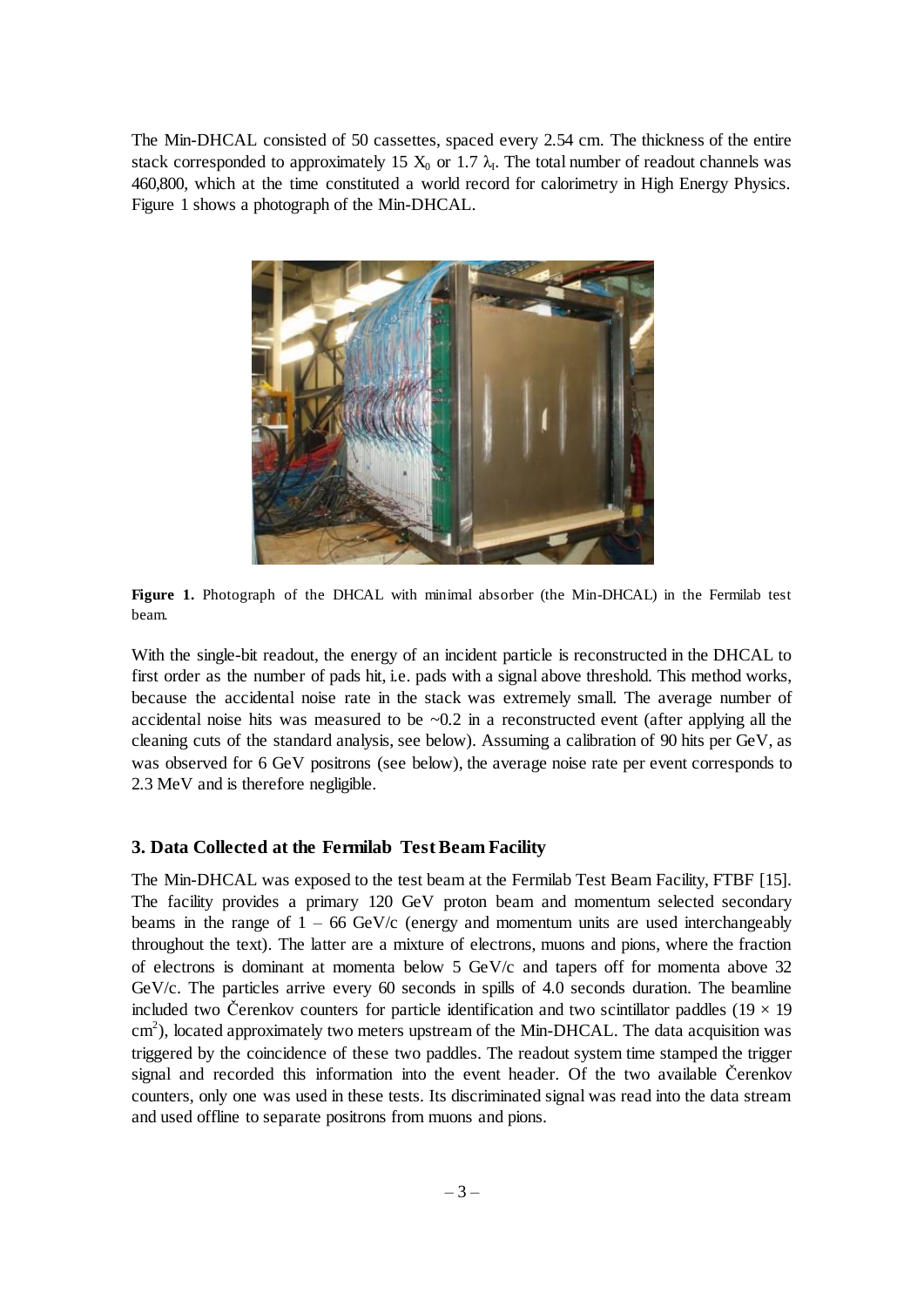The data on which this paper is based were collected in November 2011. Runs were taken with a selected momentum in the range of 1 - 10 GeV/c, as seen in Table I.

| Momentum $[GeV/c]$ | Number of events |
|--------------------|------------------|
|                    | 107k             |
|                    | 117k             |
|                    | 62k              |
|                    | 84k              |
| 6                  | 109k             |
| x                  | 109k             |
| 10                 | 226k             |
| <b>Total</b>       | 814k             |

**Table I.** Summary of the data taken in the Fermilab test beam with the Min-DHCAL.

## **4. Simulation of the Test Beam Set-up**

The simulation of the test beam set-up is based on the GEANT4 program [16] version 10.02, with default parameters. The simulated set-up includes the active elements with their cassette covers, resistive plates, gas gap, and electronic readout boards, in addition to the material in the beam line upstream of the stack, corresponding to  $0.2$   $X_0$ . The generated momenta of the particles were smeared by 2.5%, reflecting the momentum spread of the FTBF test beam [15]. For each momentum setting, the beam profile, as measured by the Min-DHCAL, was emulated by randomly smearing the positrons' impact points on the calorimeter and their angles of incidence.

The mean ionization energy and the so-called Fano factor for the default RPC gas mixture were calculated with HEED [17] and amount to 33.25 eV and 19, respectively. These values are provided externally to GEANT4, as the mixture has not yet been defined within the GEANT4 package. Any energy deposition generated by the simulation in the gas gap of the RPCs is used as a seed for creating an avalanche. The procedure ignores the actual amount of energy deposited by a particle in the gas gap, as it is only weakly correlated to the signal charge.

The response of the RPCs is simulated using a standalone program, called RPC\_sim [18]. RPC\_sim generates a charge according to measurements of the avalanche charge distribution [12], spreads the charge onto the anode plane and defines hits in pads by applying a threshold on the charge. The generated charge is spread over the anode plane assuming a drop-off with distance from the center of the avalanche described by the sum of two one-dimensional Gaussians. The charges induced by different avalanches on a given pad are summed up. A threshold is applied on the summed-up charge to define a hit. The simulation of the RPC response is governed by six parameters, which once determined are fixed for all types of particles and all energies. Of these, five are tuned by comparing the distribution of the number of hits per layer in both measured and simulated muon track events. These parameters include the widths of the Gaussians, their relative weight, the charge threshold to define hits and a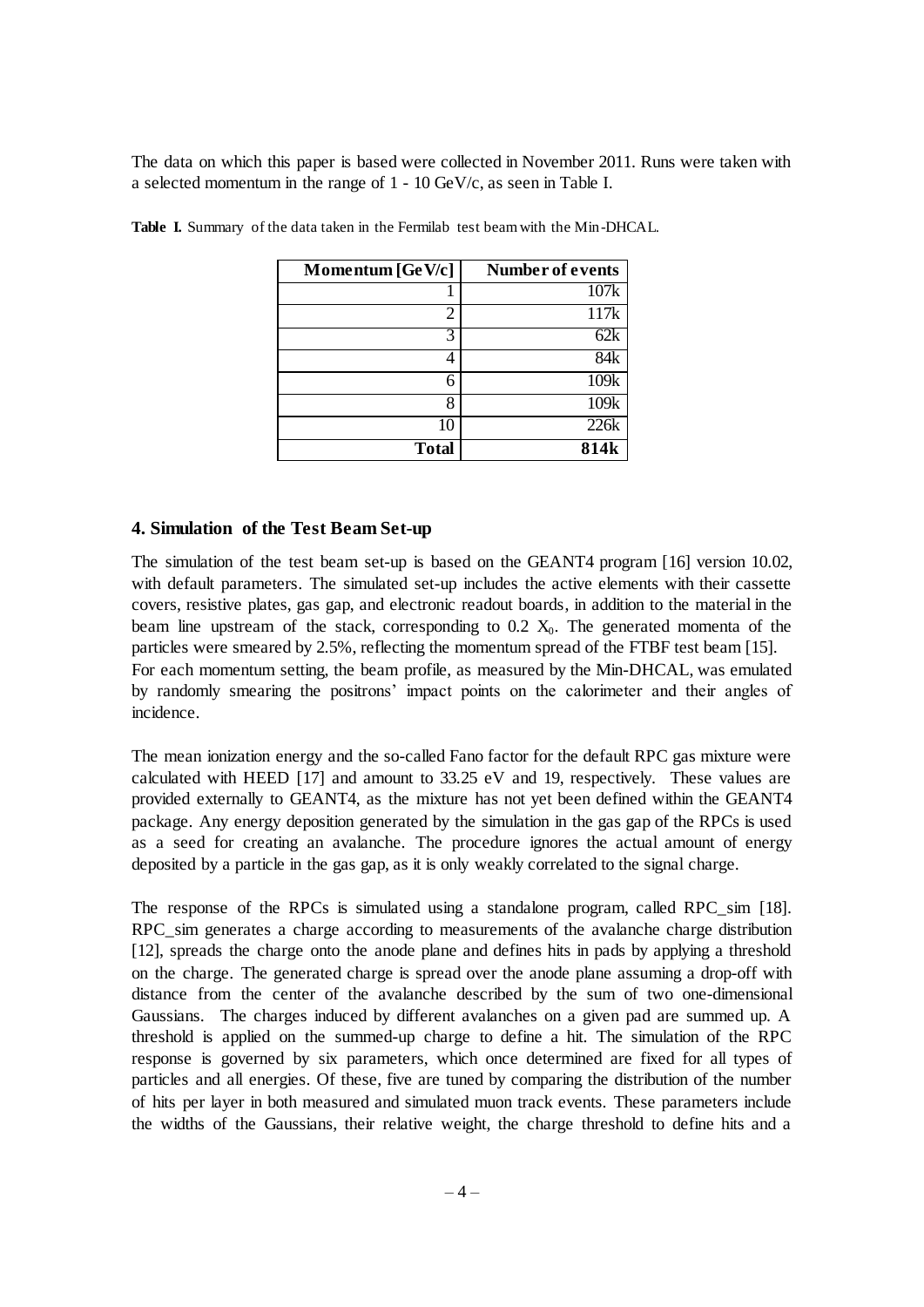parameter to fine-adjust the generated charge distribution. The latter takes into account differences in both chamber construction and operation compared to the analog measurements of [12]. The remaining parameter,  $d_{\text{cut}}$ , a distance cut in the  $x/y$  plane<sup>1</sup> introduced to suppress close-by avalanches, is tuned using showers with more than a single avalanche per plane. Here the 3 and 10 GeV positron data are used to determine its value. The *dcut* parameter is tuned by comparing the measured and simulated number of hits (both the peak position and the width of the distribution), the longitudinal shower shape, and the distribution of the density of hits (see section 9). The optimized parameter minimizes the sum of the  $\chi^2$  of the differences between the measured and simulated distributions.

Initially, the GEANT4 program utilized the FTFP\_BERT physics list. However, this led to a unsatisfactory description of, among other measurements, the energy resolution, suggesting the generation of too few initial ionizations in the gas gap of the RPCs. A migration to the 'Option 3' or '\_EMY' based electromagnetic physics list, which is particularly appropriate for low energies, resulted in a significant improvement of the description of the experimental data. In the following, unless noted otherwise, the results of the simulation are based on FTFP\_BERT\_EMY physics list.

#### **5. Hit and Event Selection**

l

Between data taking runs and with the beam off, data were collected in trigger-less mode to monitor the status of the chambers and the data acquisition system. These so-called 'Noise runs' typically lasted 60 seconds and provided an important and quick cross-check of the status of the Min-DHCAL. These runs revealed that for a large number of chambers the pads close to the ground lead on the resistive layer tend to fire randomly at a relatively elevated rate. In order to reduce the contamination from accidental hits due to this local high rate, any hits in an area of 2  $\times$  5 cm<sup>2</sup> around the ground lead were ignored. The same cut was applied to the simulated data, resulting in a negligible loss of hits.

For a selected data run collected with a beam setting corresponding to 10 GeV/c, Fig. 2 shows the distribution of the time differences between time-stamps of the trigger and of the corresponding hits in an event. Most hits occur with a difference of 19 and 20 time bins, where each bin corresponds to 100 ns. In the following, only events with most of their hits in either of these two time bins were analyzed, thus removing around 0.2 % of the events. A manual scan of the events discarded showed that this cut effectively reduced the number of events with multiple particles, often spread over different time-bins. In addition to the above requirements, any hit in an analyzed event with a time stamp difference not equal to 19 and 20 was ignored. This cut typically removed  $(1 - 2)$  % of the hits and helped reduce the contribution from accidental noise hits.

<sup>&</sup>lt;sup>1</sup> The coordinate system is defined such that *x* is horizontal and perpendicular to the beam, *y* is vertical, and  $z$  is in the beam direction. The axes correspond to a right-handed coordinate system.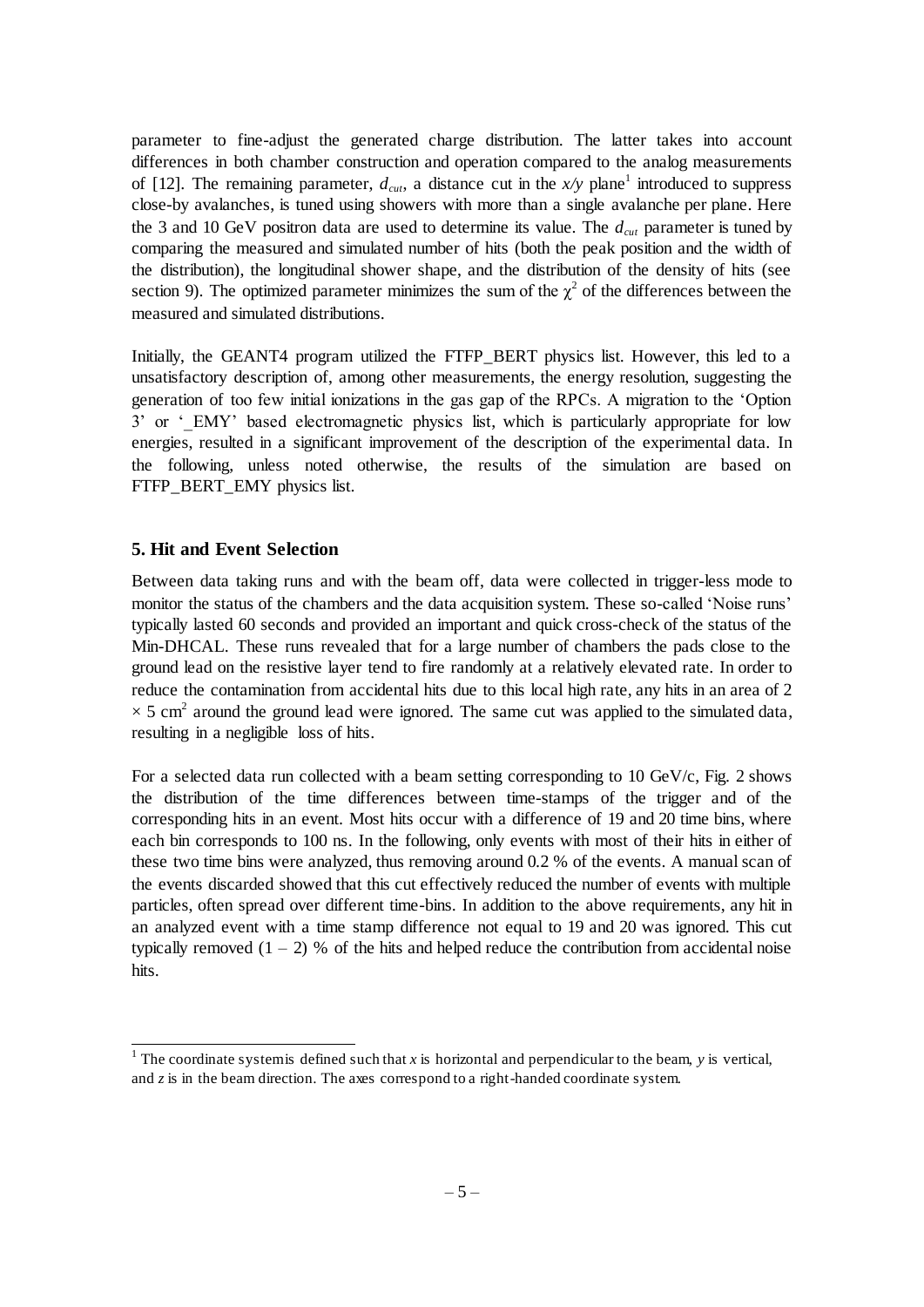

**Figure 2.** Distribution of the time difference between time-stamps of the trigger and the corresponding hits for events in a selected 10 GeV/c run. Each bin corresponds to 100 ns and earlier (later) hits lead to larger (smaller) time differences.

A small fraction of the DCAL chips (<1%) were dead and therefore provided no hits. The data were not corrected for this inefficiency, but rather hits in the areas read out by the dead chips were also discarded in the simulation.

Finally, a small fraction of hits in the same event showed the same geometrical address, but occurred with different time-stamps. These duplicate hits were only counted once.

The hits in each layer of the DHCAL were clustered using a simple nearest-neighbor clustering algorithm. Two hits were assigned to the same cluster if they shared a common side. Events containing multiple particles and showers which initiated upstream of the DHCAL were suppressed by requiring a single cluster of hits with a maximum of four hits in the first layer of the stack. This event quality selection eliminated between  $(10 - 20)$  % of the data, consistent with the fraction of events with multiple particles in the beam and/or early showers [15]. Of the simulated positron events, <3% are eliminated by this cut. Events acquired with spurious triggers (e.g. cosmic rays crossing the trigger counters) were eliminated with a requirement of hits in at least six different layers of the stack.

After the above selection, the data contain a mixture of positrons, muons, and pions. By requiring a signal in the upstream Čerenkov counter, the remaining fraction of muon and pion induced events was effectively reduced to zero, due to its negligible rate of accidental hits. The Čerenkov requirement was not applied to the simulated data. Table II summarizes the number of events passing each event selection requirement for both data and MC generated events as function of momentum. As can be seen from the entries for the simulated positron events, only a small fraction of at most 3.2 % of the events are discarded by the selection criteria.

## **6. Equalization of the RPC Responses**

Through-going muon tracks are used to measure and equalize the response of the 150 different RPCs in the stack. The equalization procedure is applied for each data taking run individually to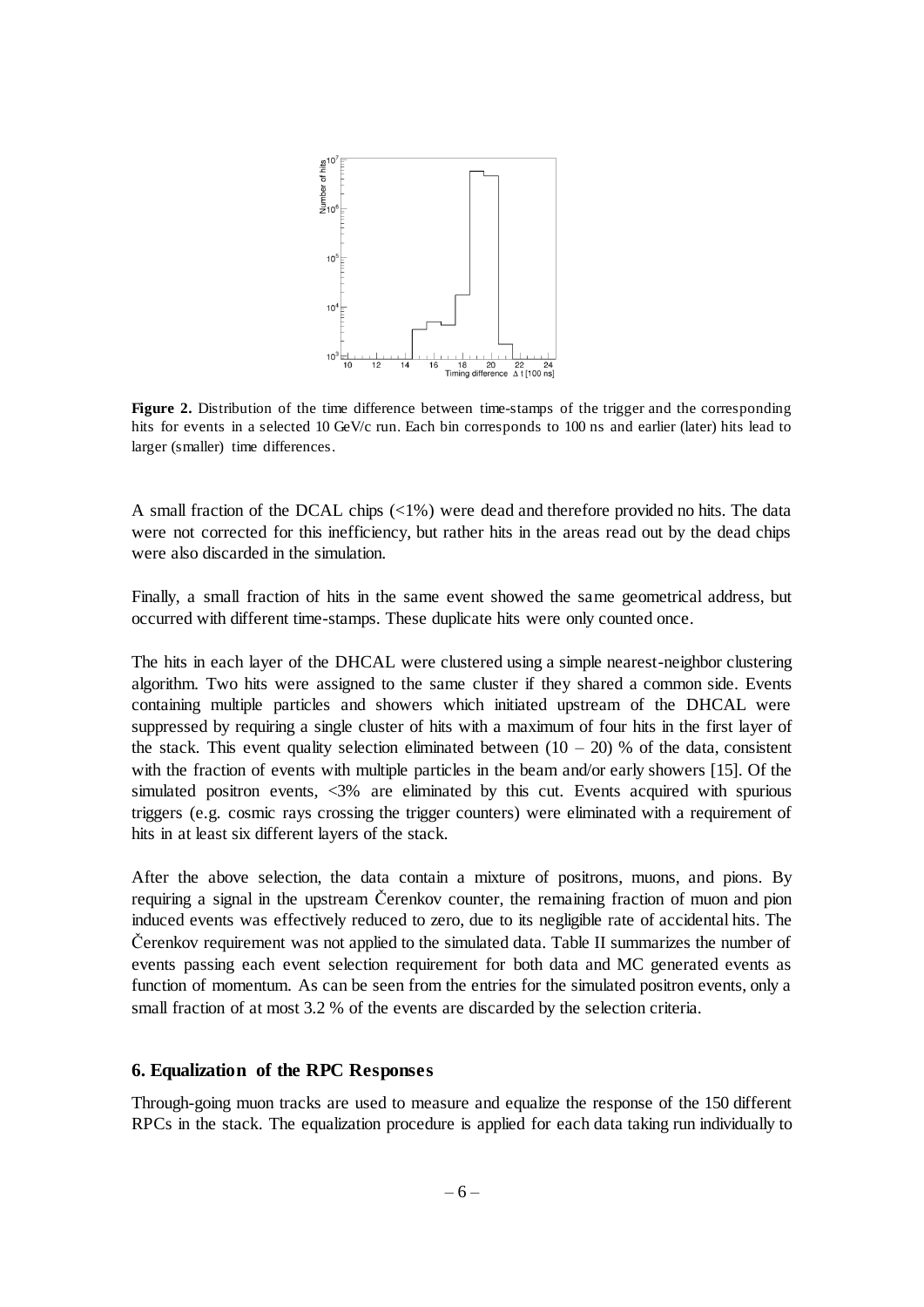account for variations in the operating conditions (temperature and ambient air pressure). Muon tracks are selected by requiring at least one hit in both the first three and the last three layers of the stack. To reduce the number of interacting muons no two consecutive layers are allowed to feature four or more hits. In addition, none of the layers may contain more than one cluster of hits. The slope of the track is limited to at most 0.5 pads per layer, both horizontally and vertically. Typically, 5 – 10% of the events in a given run survive these selection cuts and are thus identified as through-going muons.

Table II. Cumulative percentage of events surviving the various event selection criteria. The Čerenkov requirement effectively eliminated contamination from muons/pions in the data, but was not applied to the simulated positron events.

| Data              | <b>Momentum</b>                   | $\overline{1}$ | $\overline{2}$ | $\overline{3}$ | $\overline{\mathbf{4}}$ | 6     | $\overline{\mathbf{8}}$ | $\overline{10}$ |
|-------------------|-----------------------------------|----------------|----------------|----------------|-------------------------|-------|-------------------------|-----------------|
|                   | [GeV/c]                           |                |                |                |                         |       |                         |                 |
|                   | Timing cuts                       | 99.9           | 99.8           | 99.9           | 99.8                    | 99.95 | 99.95                   | 99.96           |
|                   | Requirements<br>on first layer    | 88.5           | 87.0           | 80.3           | 80.3                    | 88.1  | 86.6                    | 88.2            |
|                   | least<br>At<br>6<br>active layers | 88.1           | 86.4           | 80.0           | 79.8                    | 88.0  | 86.5                    | 88.1            |
|                   | Cerenkov<br>signal                | 60.3           | 31.7           | 40.0           | 30.7                    | 53.9  | 41.7                    | 33.0            |
| <b>Simulation</b> | Timing cuts                       | 100.0          | 100.0          | 100.0          | 100.0                   | 100.0 | 100.0                   | 100.0           |
|                   | Requirements<br>on first layer    | 98.3           | 97.9           | 97.9           | 97.6                    | 97.2  | 97.1                    | 96.8            |
|                   | least<br>6<br>At<br>active layers | 98.3           | 97.9           | 97.9           | 97.6                    | 97.2  | 97.1                    | 96.8            |

The efficiency  $\varepsilon$  for detecting a minimum ionizing particle is calculated as the ratio of tracks producing at least one hit to the total number of tracks crossing a given chamber. The average pad multiplicity  $\mu$  is determined as the average number of hits for tracks which generate at least one hit in that chamber. The calibration factor  $c_i$  for chamber *i* is then calculated as the product of the efficiency and pad multiplicity averaged over the entire stack and run period  $\varepsilon_0\mu_0$ , divided by the same product  $\varepsilon_i \mu_i$ , as determined for chamber *i* in a given run:

$$
c_i = \frac{\varepsilon_0 \mu_0}{\varepsilon_i \mu_i} \tag{1}
$$

The average efficiency  $\varepsilon_0$  (pad multiplicity  $\mu_0$ ) of the Min-DHCAL was determined to be 91.7% (1.573).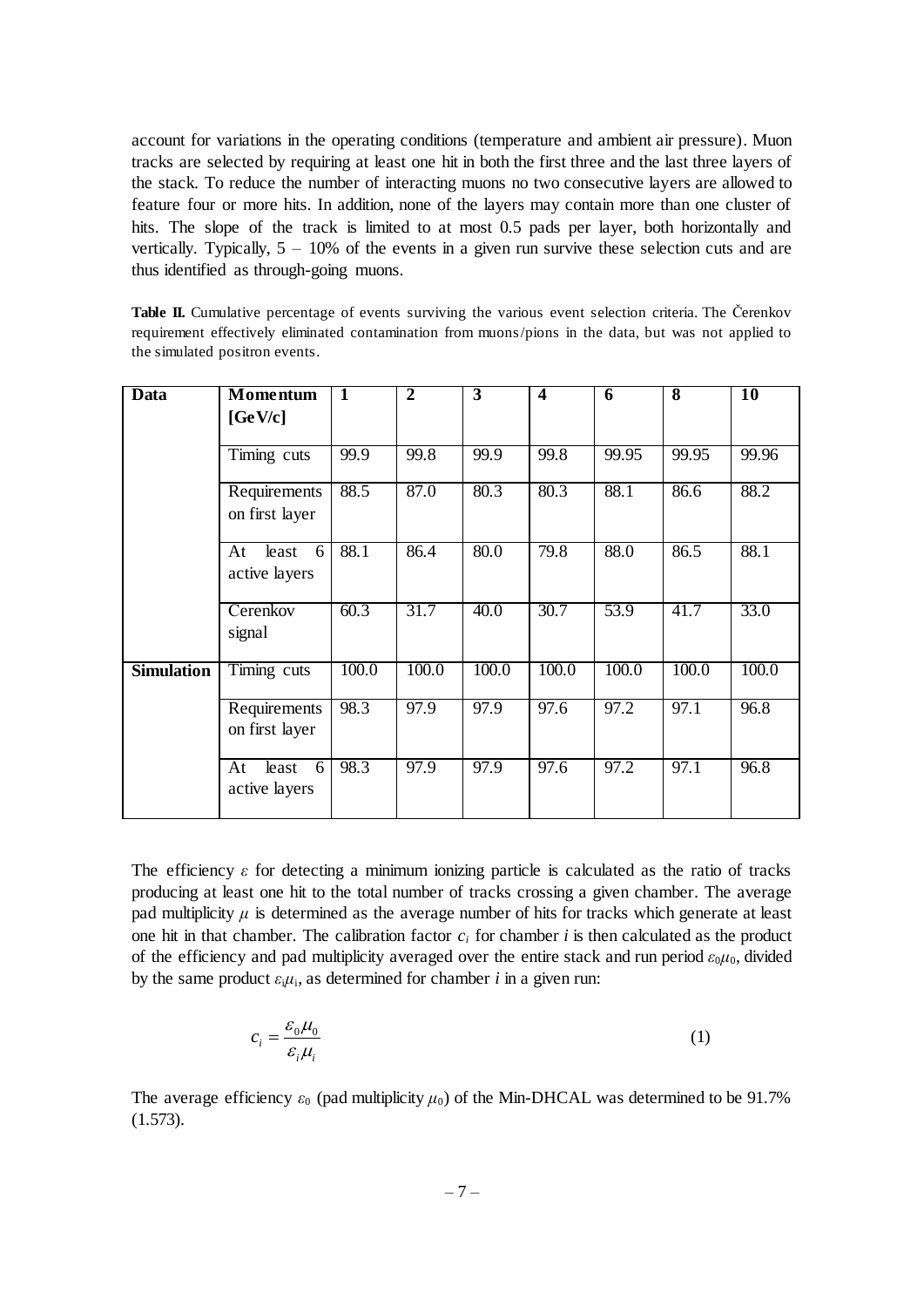The corrected number of hits,  $N_i$ , is obtained by multiplying the measured number of hits,  $N_i$  in chamber *i* by its calibration factor

$$
N_i = c_i N_i \tag{2}
$$

As an illustration of the effect of the equalization procedure, Fig. 3(left) shows the peak position of the number of hits in the calorimeter for through-going muons, both before and after equalization as a function of run number. Through the equalization procedure the scattering of the points is shown to decrease significantly. When fit to a constant, the equalization procedure reduces the reduced  $\chi^2$  of the fit from 24.2 to 0.8. However, the current method is seen to not be perfect, leaving some remaining differences between runs. This is also evident from Fig. 3(right), which shows the peak positions of the hit distributions for 10 GeV positrons versus run number. Various, more sophisticated, equalization procedures are currently under study and will be presented in a forthcoming paper. In simulated events, the dependence of the response as function of muon momentum is seen to be negligible in the energy range of the present study.



Figure 3. Peak position of the number of hits for through-going muon tracks (left) and positrons (right) collected at 10 GeV/c as function of run number, both before and after equalization of the response of the individual RPCs.

#### **7. Systematic Errors**

This section discusses the systematic errors associated with the experimental measurements as well as with the Monte Carlo simulation of the set-up. The following experimental systematic uncertainties were considered:

- To account for residual non-uniformity in the calibrated response of the RPCs in the stack, a systematic error of 50 % of the average difference between the results obtained before and after equalization has been assigned to each measurement. Defined this way, this systematic error amounts typically between  $1 - 4$  % of a given measured quantity. For most measurements this error is applied in both directions (positive and negative). However, for the resolution the error is only applied in the negative direction, since calibration errors can only degrade the resolution, but not improve it.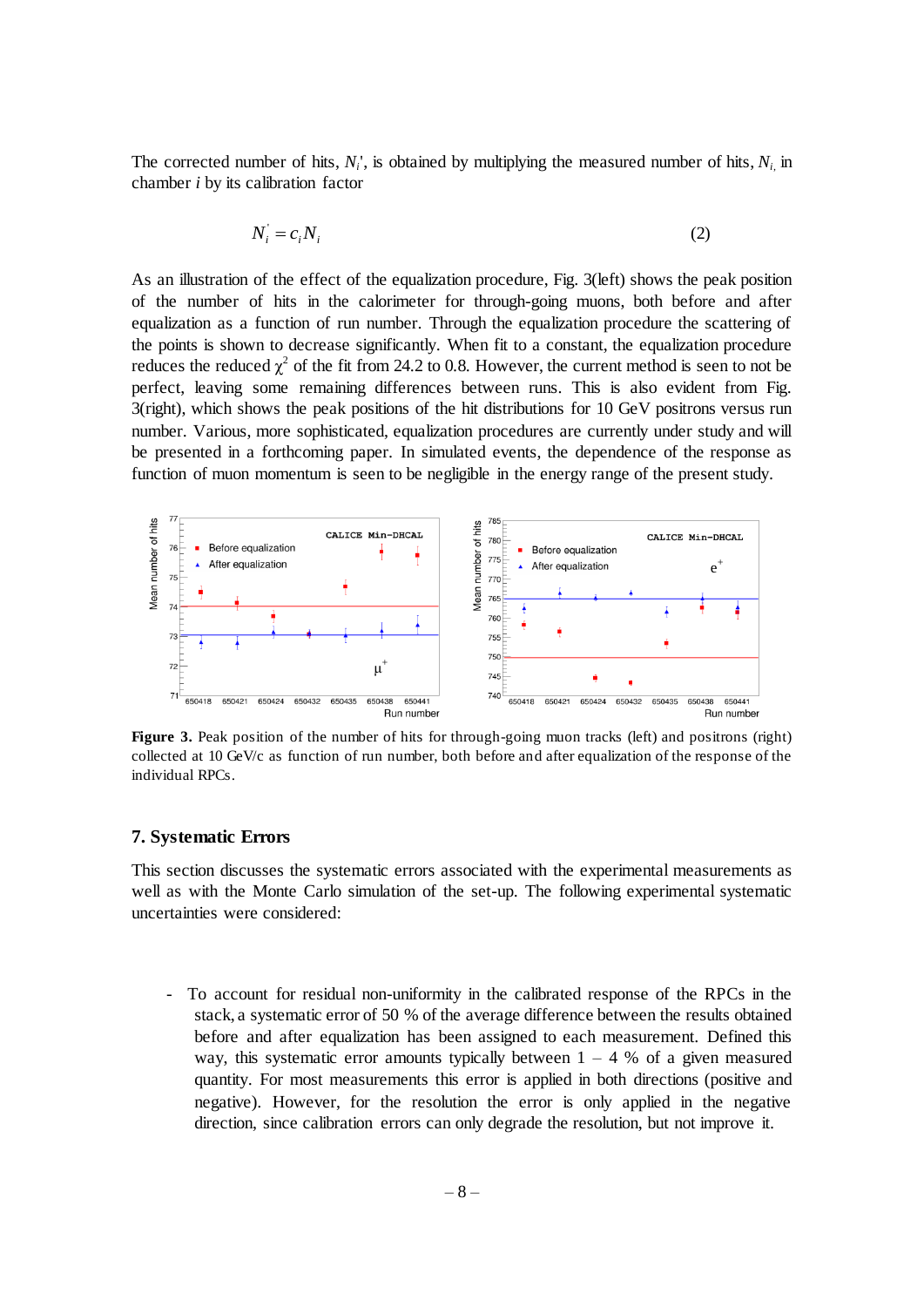- For high incident particle rates, RPCs can demonstrate a loss of efficiency [19]. When exposed to the FTBF test beam, the chambers are able to recover their full efficiency in the ~56 second time gap between spills. However, during the spill the efficiency has been measured to first drop exponentially and then to remain constant at a lower value [19]. In order to estimate this effect on the present measurements, for every event its time with respect to the beginning of a spill was determined. An additional cut accepting only events in the first 0.5 second of a spill typically resulted in differences of  $1 - 2$  % in the number of hits compared to the default selection which accepts all events in a spill. Since this effect is small, no correction was applied, but rather a systematic error corresponding to this difference was assigned to all measurements. Since a loss of efficiency can only result in a decrease of hits, the error is only applied in the positive direction.
- The responses to both muons and pions result in distributions of number of hits distinctly different from those obtained with positrons, with different widths and different mean values. However, no enhancements of events are observed at the positions where contamination from muons or pions might create an excess of events. The contamination from muons and pions in the positron sample was therefore estimated to be significantly less than 1 %.
- The contribution from accidental noise hits is estimated to be negligible, as in average the noise rate was estimated to correspond to 0.2 hits per event in the entire stack.

All systematic errors are assumed to be independent and are therefore added in quadrature. Since the dominant contributions are related to the equalization procedure, possible correlations between energy points are assumed to be negligible.

The differences observed between the FTFP\_BERT and FTFP\_BERT\_EMY physics lists, see below, point to some uncertainty in the simulation of electromagnetic showers in GEANT4. Additionally, uncertainties in the emulation of the RPC response lead to further systematic errors in the simulated results. However, since the 3 and 10 GeV measurements were used to tune the distance cut parameter of the RPC\_sim program,  $d_{cut}$ , the simulation lost most of its predictive power and an assignment of systematic errors to the simulation of positrons has therefore become problematic.

## **8. Response of the Min-DHCAL to Positrons**

Figure 4 shows the distribution of the number of hits for all selected positron events for both data and simulation. The response curves have been normalized to unity for each momentum selection and are well described by fits of a Gaussian function in the range of  $\pm 2\sigma$  around the peak value (determined iteratively). At the level of  $10^{-3}$  and below, the curves show tails, mostly towards lower number of hits. These tails are also present, but somewhat smaller in the simulation, and are an artefact of the digital readout of electromagnetic showers. The tails in the data might include contamination from particles other than positrons (<1%).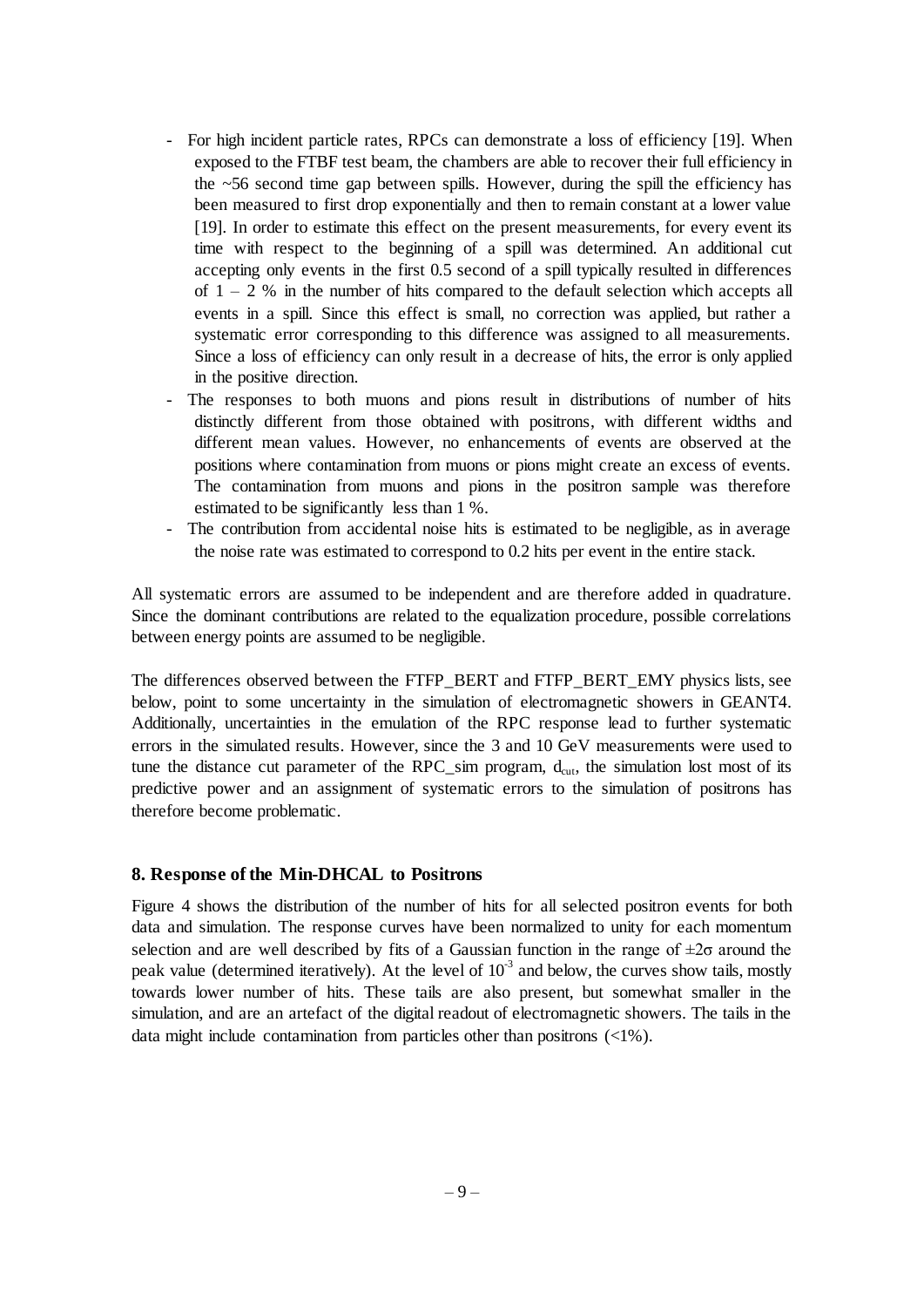

**Figure 4.** Distribution of the number of hits for all selected positron events for data (left) and simulation based on the FTFP\_BERT\_EMY physics list (right). The distribution is plotted separately for each beam momentum setting (1, 2, 3, 4, 6, 8, 10 GeV/c) and is normalized to unity. The distributions are fit with a Gaussian function in the range of  $\pm 2$  standard deviations. The results of the fits are shown as solid lines.



**Figure 5.** Peak position of the number of hits versus positron beam energy for both data (red) and simulation based on FTFP\_BERT (black) and FTFP\_BERT\_EMY (blue). The experimental data points and the simulation based on FTFP\_BERT\_EMY have been fitted to a power law shown as solid lines. The error bars of the data include both the statistical and systematic (dominant) errors. The statistical error bars of the simulation are smaller than the marker size. The simulated points have been shifted in x for better visibility.

The mean values obtained from the Gaussian fits are shown as function of beam energy in Fig. 5. The statistical error is smaller than the size of the points. The systematic error is dominated by contributions from the calibration uncertainty. The data are compared to the results of the Monte Carlo simulation based on both the FTFP\_BERT and the FTFP\_BERT\_EMY physics lists. Both are seen to be in good agreement with the data. The data/simulation are fit to a power law

$$
N_{hit} = a_0 (E_{beam} / \text{GeV})^m
$$
 (3)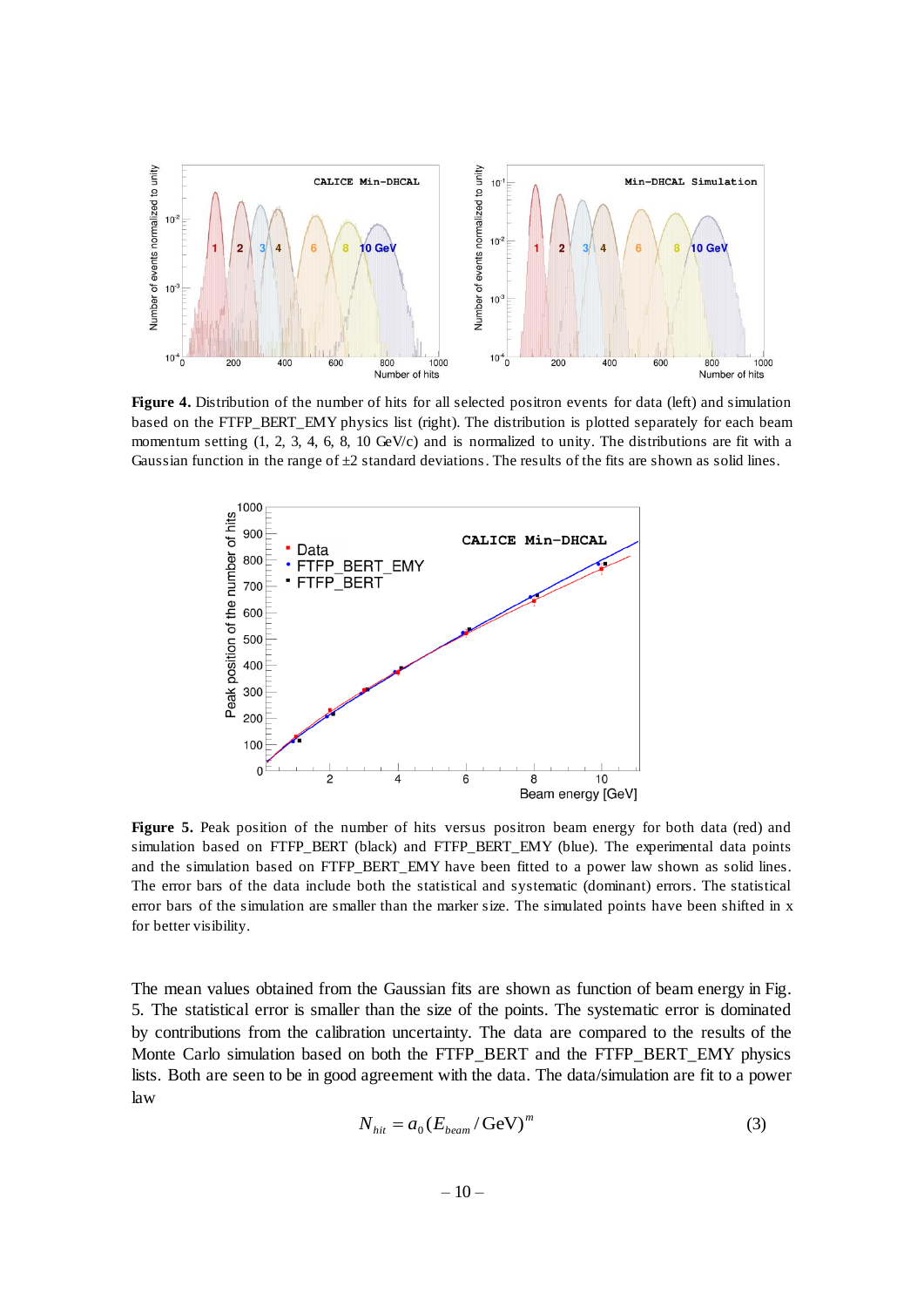where the exponent *m* is a measure of the non-linearity (saturation) of the response. A value of unity would indicate a perfectly linear response. A value of  $m = 0.76 \pm 0.02$  (0.836  $\pm$  0.001) is obtained for data (simulation based on FTFP\_BERT\_EMY), indicating a strong saturation of the response. The saturation is mostly due to the large pad size compared to the density of particles in the core of electromagnetic showers. The observed difference between data and simulation is due to a trend of the simulation to feature less hits at low energy and more hits at higher energy compared to the measurements. The values for the scale parameter  $a<sub>0</sub>$  for data and simulation (131.8  $\pm$  2.9) and (115.8  $\pm$  0.1), respectively. The simulation based on the FTFP\_BERT physics list also produces similar results as the ones based on FTFP\_BERT\_EMY, as indicated by the black squares in Fig. 5.

The inverse of the power law is utilized to reconstruct the energy of the positrons. Figure 6 shows the reconstructed energy spectra for both data and simulation, again normalized to unity for each beam setting. The distributions were fitted to a Gaussian function in the range of  $\pm 2$ standard deviations (determined iteratively). Figure 7 shows the resulting widths as function of beam energy for both data and simulation (based on both physics lists). The measured widths are approximately 15% better than the corresponding resolutions obtained by the simulation based on the FTFP\_BERT physics list, indicating a possible deficit in the number of ionizations in the gas gap. On the other hand, the simulation based on the FTFP\_BERT\_EMY physics list reproduces the measurements quite well, but are in average about 6% better than the data. The energy resolution versus beam energy was fitted to the standard parametrization with a constant and a stochastic term

$$
\frac{\sigma_E}{E} = c \oplus \frac{\alpha}{\sqrt{E/\text{GeV}}} \tag{4}
$$

In the following, only the simulated results based on the FTFP\_BERT\_EMY physics list will be shown.



**Figure 6.** Reconstructed energy spectra for positrons: data (left) and simulation based on FTFP\_BERT\_EMY (right). The different beam momentum settings  $(1, 2, 3, 4, 6, 8, 10 \text{ GeV/c})$  are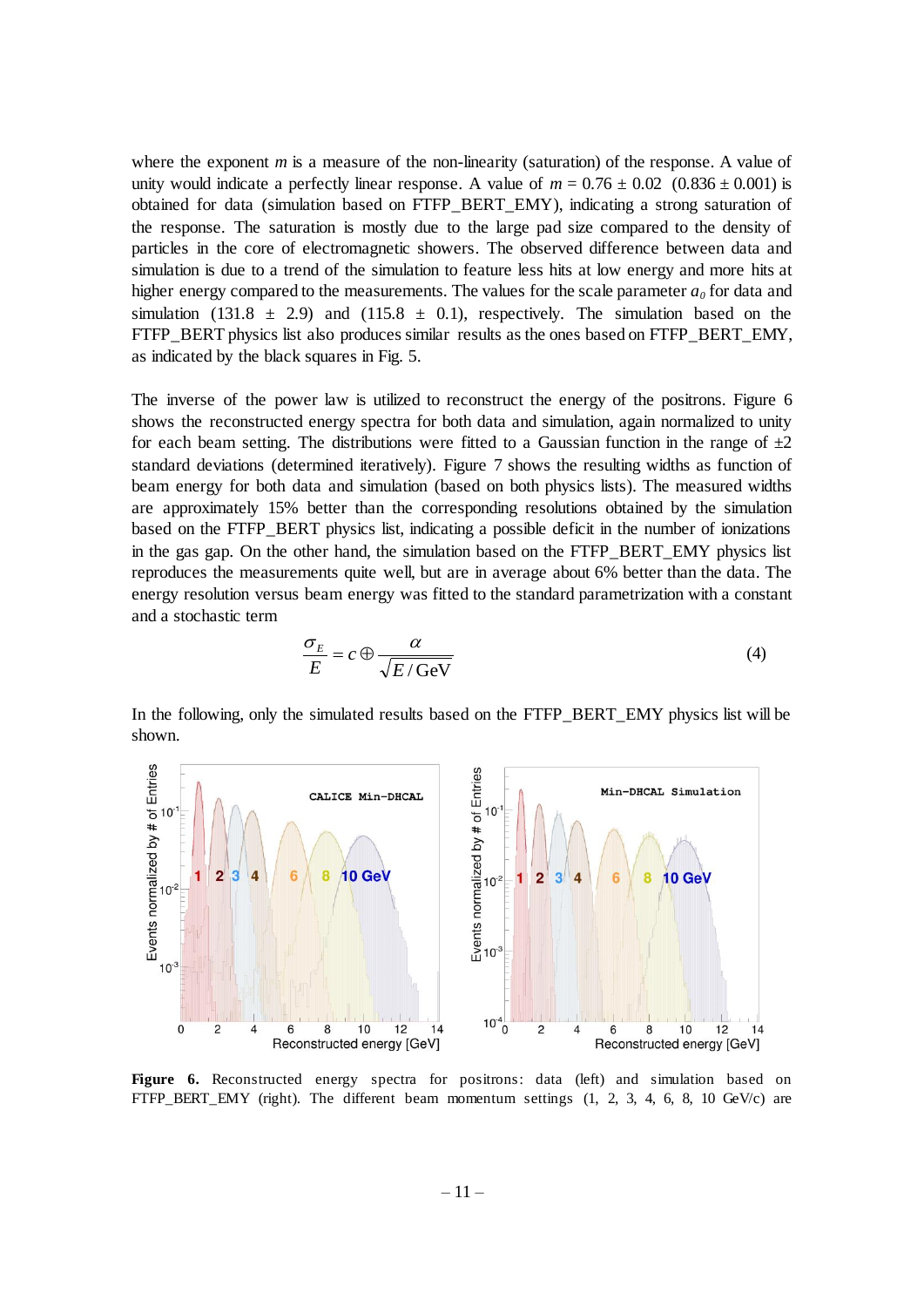indicated with different colors. The distribution at each beam setting was normalized to unity and was fit to a Gaussian function in the range of  $\pm 2$  standard deviations.

Table III summarizes the results of the fits, showing a reasonable agreement between the stochastic terms of data and simulation. The comparatively large constant term in both data and simulation is most likely due to the above mentioned saturation effects, as the longitudinal leakage is relatively small (see below).



**Figure 7.** Energy resolution versus positron beam energy for data (red) and simulation based on FTFP\_BERT (black) and FTFP\_BERT\_EMY (blue). The experimental points were corrected for the known momentum spread of the beam. The error bars of the data include both statistical and systematic uncertainties. The error bars of the simulation indicate the statistical uncertainty only. The curves are the results of fits to the quadratic sum of a constant and stochastic term, see Table III.

**Table III.** Fit parameters for the constant and stochastic terms of the energy resolution for positrons.

|                               | $\lceil \frac{0}{6} \rceil$<br>$\mathcal{C}$ | $\%$<br>$\alpha$ |
|-------------------------------|----------------------------------------------|------------------|
| Data                          | $6.3 \pm 0.2$                                | $14.3 \pm 0.4$   |
| Simulation<br>(FTFP BERT EMY) | $6.2 \pm 0.1$                                | $13.4 \pm 0.2$   |

#### **9. Measurement of Shower Shapes**

The imaging capabilities of the DHCAL provide an unprecedented tool for the detailed study of the shape of showers. The measurements in the present configuration with minimal absorber material spread electromagnetic showers over the entire depth of the Min-DHCAL stack, as seen in the event picture of Fig. 8.

As an example of the longitudinal shower shape, Fig. 9 shows the average shape measured with 6 GeV positrons. The measurement and the result of the simulation (histogram) show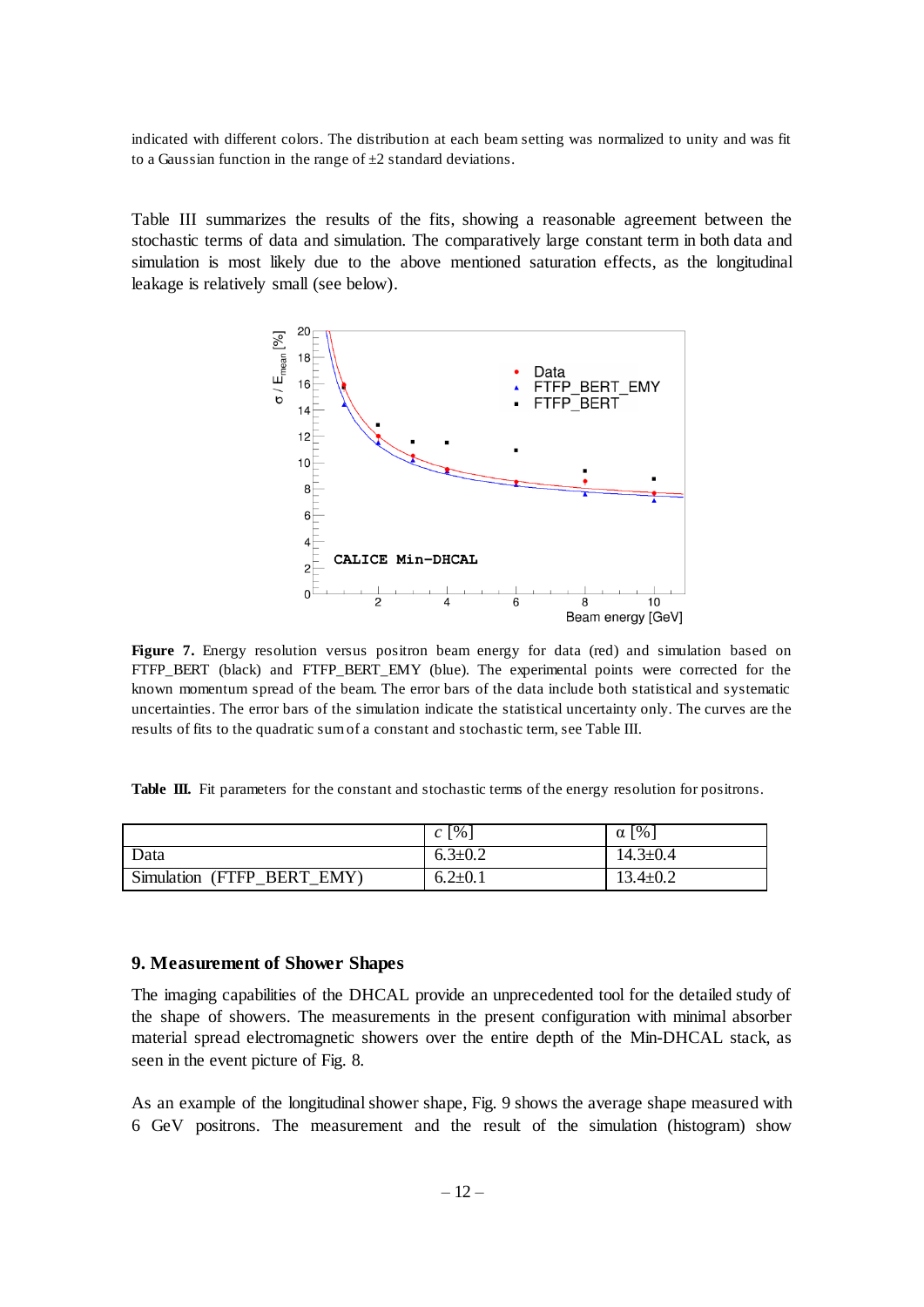reasonable agreement. The shower maximum is observed around layer 20, where the data exhibit a slight deficiency compared to the simulation. This discrepancy does not seem to originate from the limited rate capability of the RPCs, as selecting events in the first half second of each spill result in the same depletion at shower maximum. The difference is most likely due to inaccuracies in the simulation of the RPC response and in particular of the spread of charges in the anode plane, but could also stem in part from the non-perfect equalization procedure of the RPC response.



Figure 8. Display of an electromagnetic shower measured in the DHCAL and initiated by an 8 GeV positron. Starting from the upper left and going clockwise the views are: *x/y*, *x/z*, *x/y/z*, and *y/z*.

The longitudinal shapes are fit with a Gamma distribution [20], originally proposed for the description of the longitudinal energy deposition by electromagnetic showers, but here utilized to describe the number of hits as a function of layer number *z*

$$
\frac{\mathrm{d}N}{\mathrm{d}z} = N_0 b \frac{(bz)^{a-1} e^{-bz}}{\Gamma(a)}\tag{5}
$$

where  $N_0$ , *a* and *b* are free parameters. The result of the fit is shown as a solid line in Fig.9. In general, the fit describes the data well; however, the fit is not able to reproduce the shape around the shower maximum, where the fitted curve undershoots the measured points for both data and simulated events (not shown). Nevertheless, the location of the shower maximum can be obtained from the parameters *a* and *b* as

$$
z_{\text{max}} = \frac{a-1}{b} \tag{6}
$$

Figure 10 shows the values of  $z_{max}$  versus beam energy for both data and simulation. The experimental errors are dominated by systematic errors, but are smaller than the data points of the figure. The agreement between data and simulation is excellent.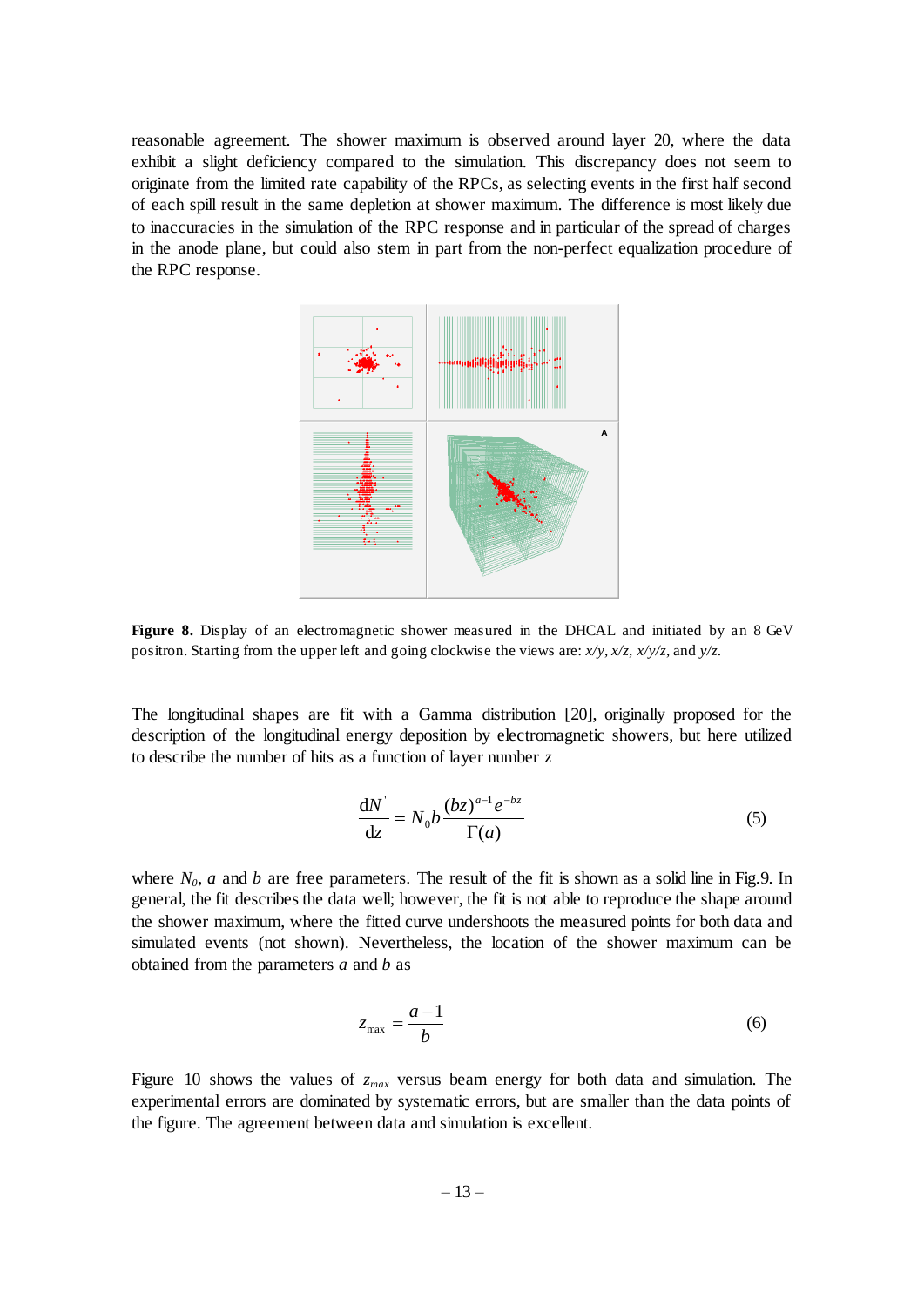The longitudinal dispersion is calculated for each event as



**Figure 9.** Measurement of the longitudinal shower shape for 6 GeV positrons, i.e. the calibrated average number of hits as function of layer number. The measurement (red points) is compared to the result of the simulation (blue histogram). The error bars of the data include both the statistical and systematic (dominant) uncertainties. The red line is a fit of the data with the Gamma distribution (see text).

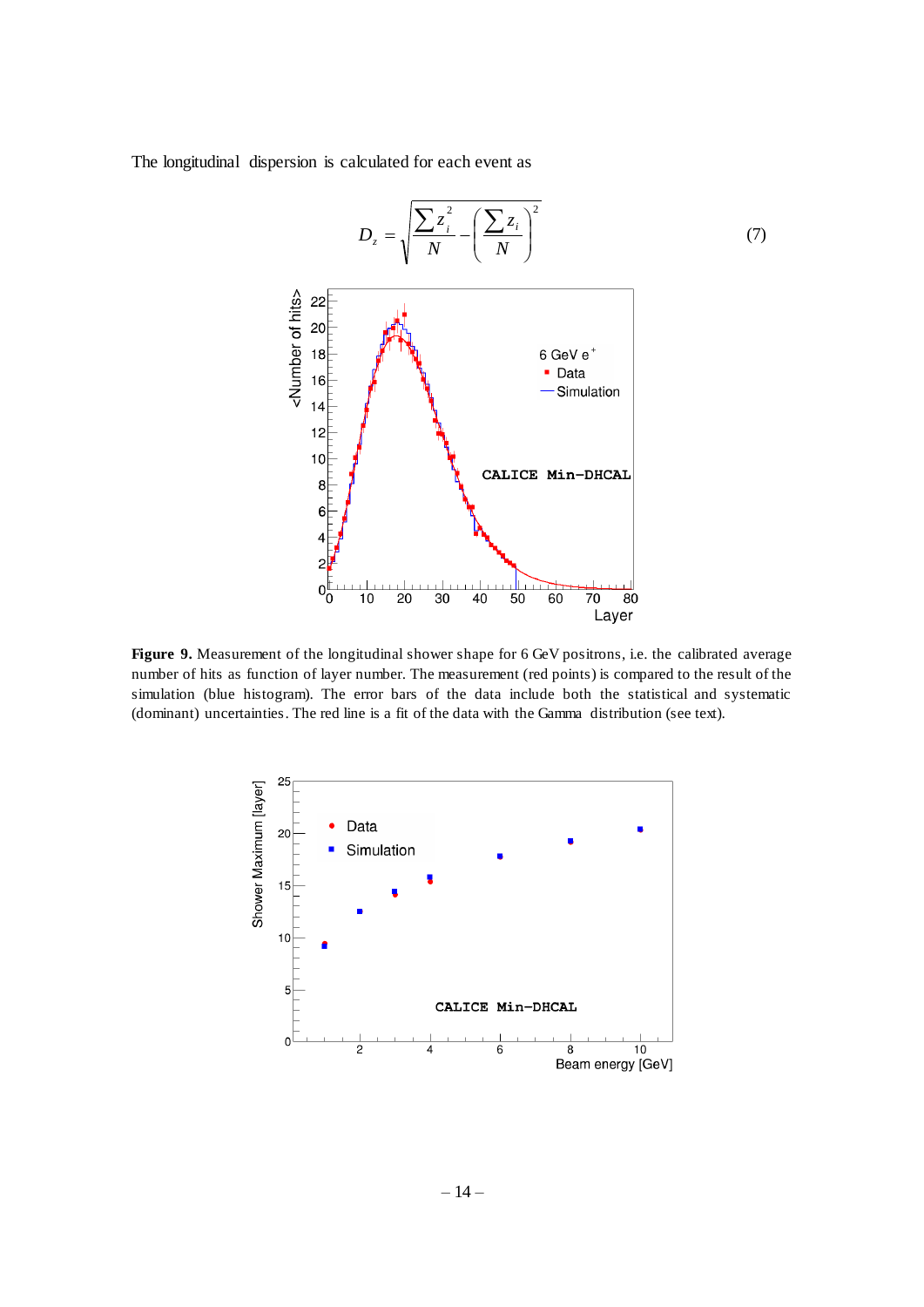**Figure 10.** Average position of the shower maximum of positron induced events versus beam energy for both data (red) and simulation (blue). The error bars including statistical and systematic uncertainties for the data and statistical uncertainties only for the simulation are smaller than the marker size.

where the sum is over all hits and *N* is the total number of hits in an event. The average longitudinal dispersion is plotted in Fig. 11 versus beam energy. The agreement between data and simulation is satisfactory with the data showing a slightly larger dispersion.



**Figure 11.** Dispersion of hits in longitudinal direction for positron induced events: data (red) and simulation (blue). The dispersion is averaged over all events at a given beam energy and is plotted as function of beam energy. The error bars including statistical and systematic uncertainties for the data and statistical uncertainties only for the simulation are smaller than the marker size.

In order to measure the transverse shower shape and to determine the direction of the incoming particle, for each event separate linear fits are performed to the hits in the *x/z* and *y/z* planes of the first five layers. In order to ensure a reliable reconstruction of the direction of the incoming particle, the following requirements are imposed: a) at least three layers among the first five feature hits, b) the position uncertainty for each hit in *x* and *y* is (arbitrarily) assumed to be  $\pm 1$ cm. With this uncertainty, the  $\chi^2$  of each fit be smaller than 1, and c) the reconstructed axis deviates by less than 0.1 radians from the average beam axis in both horizontal and vertical direction. As an example of the transverse shower shape, Fig. 12 shows the radial distance of each hit to the fitted straight line intersecting the corresponding detector plane, as measured for 6 GeV positrons. The accelerated decrease in entries above a radius of 50 cm is an artefact of the square shape of the detector planes with dimensions of  $96 \times 96$  cm<sup>2</sup>. Excellent agreement between data and simulation is observed over the entire range of radii apart from a small depletion at small radii in the data. Note that the number of hits varies over six orders of magnitude over the entire range in radii. Both the statistical and systematic uncertainties of the data are very small and mostly invisible in the plots.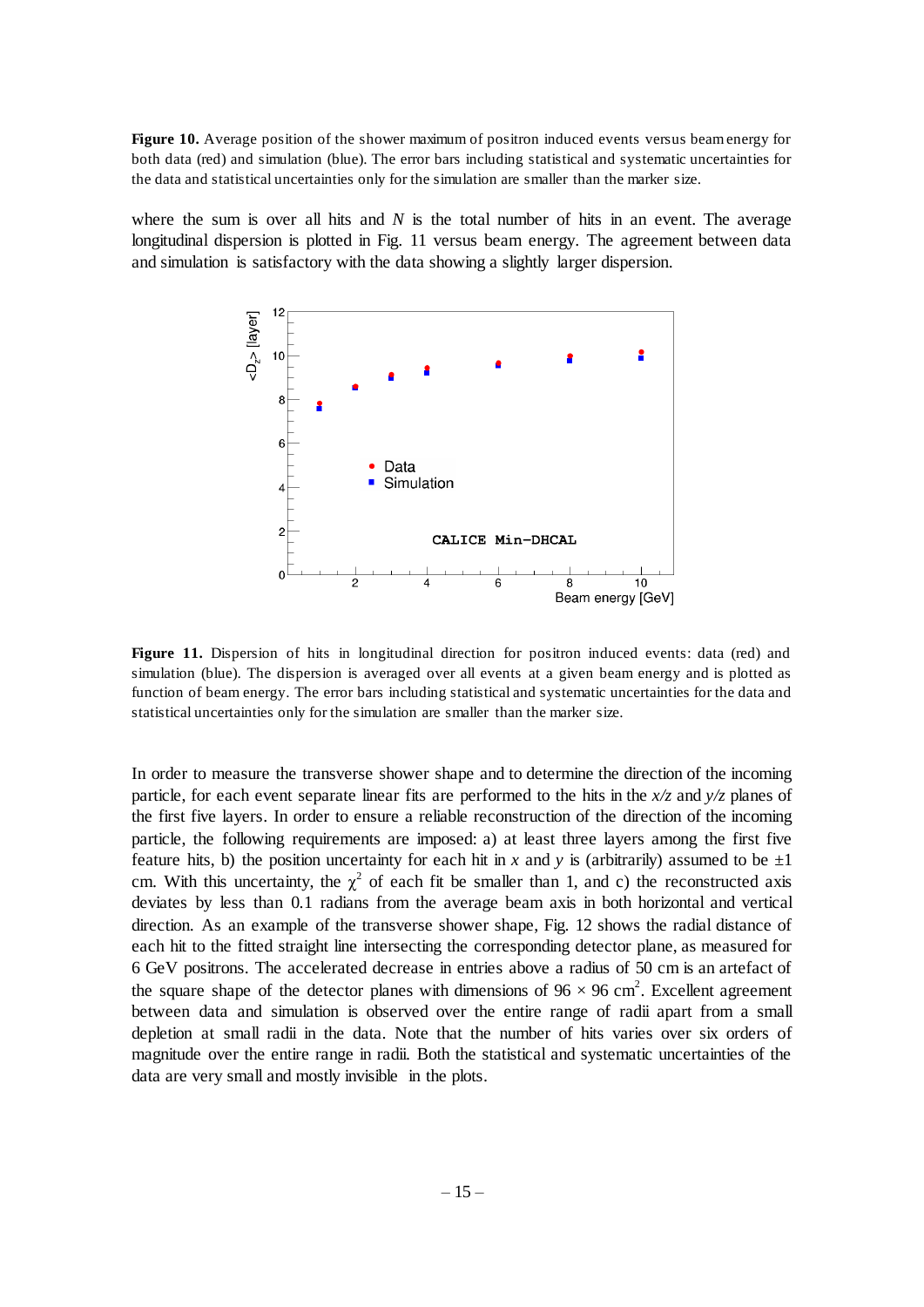Figure 13 shows the radial distance *R*, as measured using the method described above and averaged over all hits at a given beam energy. The average radial distance is particularly sensitive to the tails at high radii and is seen to be larger in data than simulation, notably at lower energies. The effect of additional noise in the data contributes insignificantly to this result, which was tested by adding noise hits to the simulated events. The noise hits were obtained from events collected with random triggers and no beam.



**Figure 12.** Distribution of the radial distance of hits from shower axis for 6 GeV positrons. The upper (lower) plot uses a logarithm (linear) y-scale. The areas of both plots are normalized to one event. The error bars include the statistical and systematic uncertainties for the data and statistical uncertainties only for the simulation.

The radial dispersion of hits in an event  $D<sub>r</sub>$  is calculated in a similar way to the longitudinal dispersion:

$$
D_r = \sqrt{\frac{R_i^2}{N} - \left(\frac{\sum R_i}{N}\right)^2}
$$
 (8)

Figure 14 shows the average radial dispersion as function of beam energy. Again, for lower energies the data show larger values compared to the simulation.

The density of hits is defined for each hit in an event as the number of hits in a volume of  $3 \times 3$  $\times$  3 pads surrounding the hit and can range from 0 to 26. Figure 15 shows the distribution of the density of hits for 6 GeV positrons for both data and simulation. The simulation shows a higher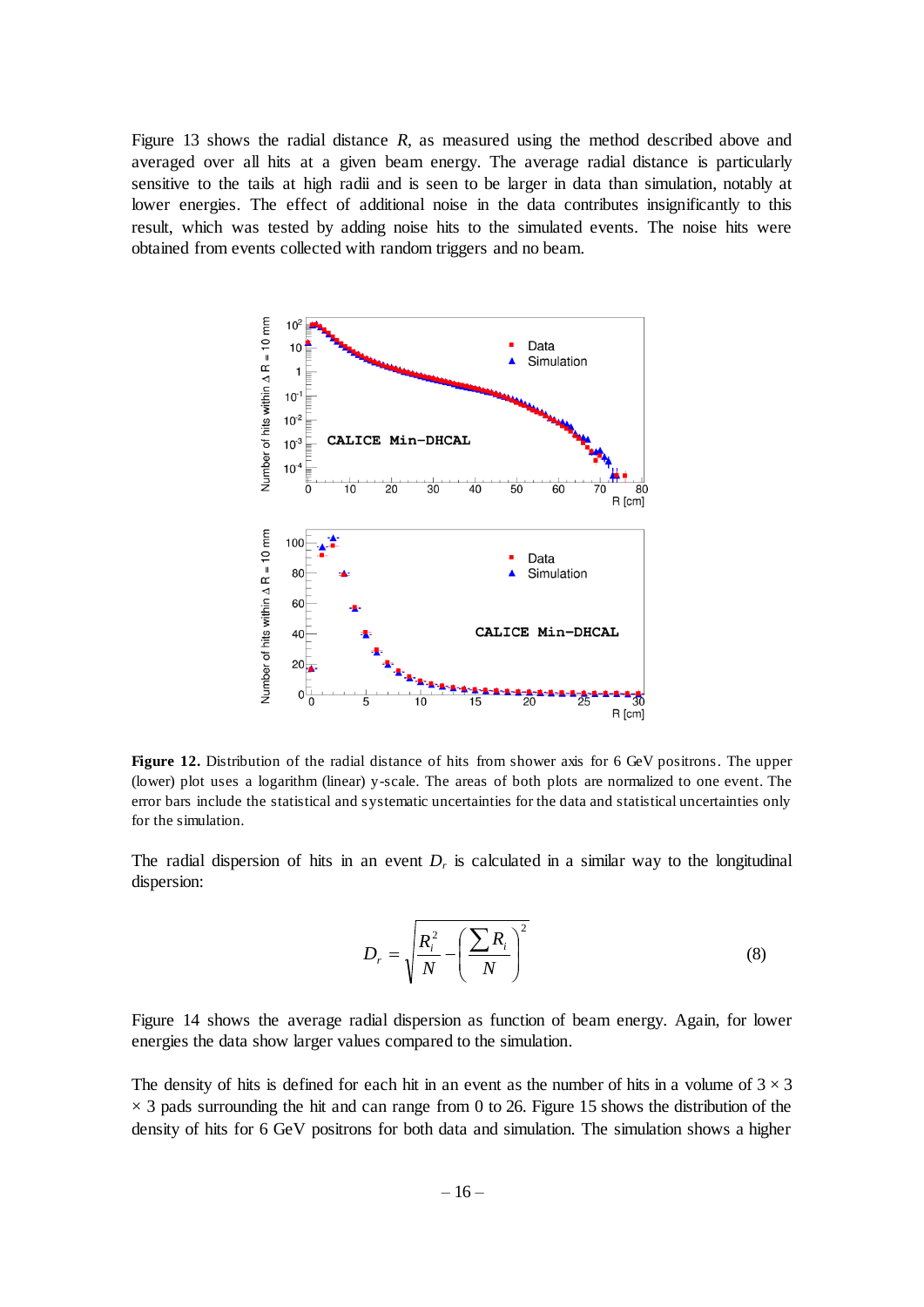probability for high hit densities than the data. In the simulation the hit density distribution was seen to depend on the value of the distance cut parameter, used to suppress close-by avalanches (see Section 4). The value providing the best agreement with the data was chosen as default.



**Figure 13.** Distance of hits in an event to the fitted shower axis, averaged over all hits and events at a given beam energy: data (red) and simulation (blue). The error bars including statistical and systematic uncertainties for the data and statistical uncertainties only for the simulation are smaller than the marker size.



**Figure 14.** Radial dispersion of hits in an event versus beam energy: data (red) and simulation (blue). The error bars including statistical and systematic uncertainties for the data and statistical uncertainties only for the simulation are smaller than the marker size.

#### **10. Linearization of the Min-DHCAL Response**

The detailed spatial information available from imaging calorimeters can be used to apply corrections to the measured number of hits which might result in an improved linearity of the response and energy resolution. In order to estimate the contribution of leakage out of the back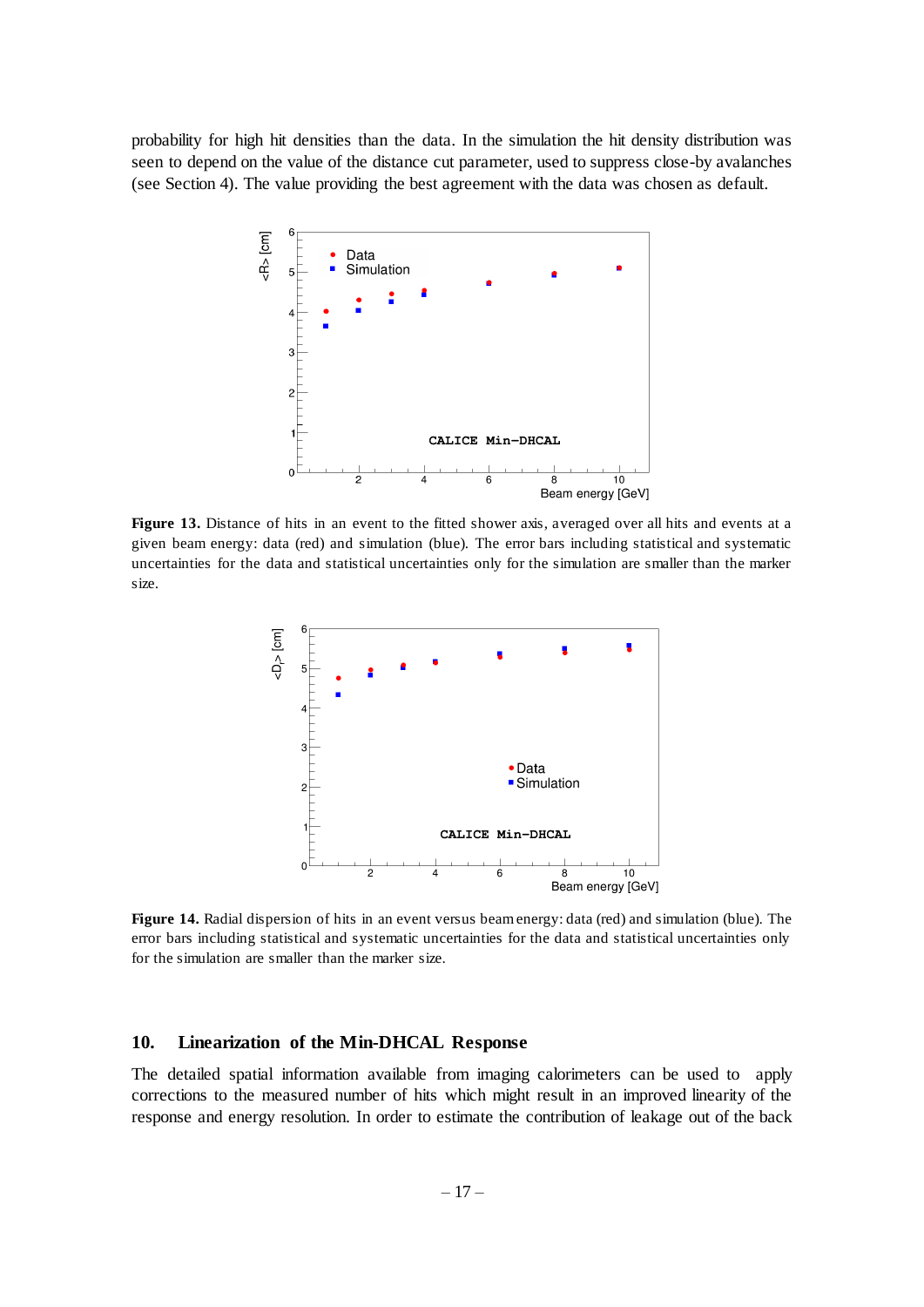of the calorimeter to the response to positrons, the fit functions to the measured longitudinal shapes were extended beyond the actual depth of the DHCAL, see Fig. 9. Integration of the curves provides an estimate of the effect of leakage. Figure 16 shows the response (peak position of the number of hits) as a function of beam energy both before and after this average leakage correction. The effect is seen to be small and to increase up to 3% at 10 GeV.



**Figure 15.** Distribution of the density of hits in events induced by 6 GeV positrons: data (red) and simulation (blue). The errors bars are significantly smaller than the plotted data points. The entries in the plot have been normalized to unity.



Figure 16. Measured peak position of the number of hits for positrons as a function of beam energy: before any correction (blue), after leakage corrections (red) and after linearization of the response based on the hit densities (green).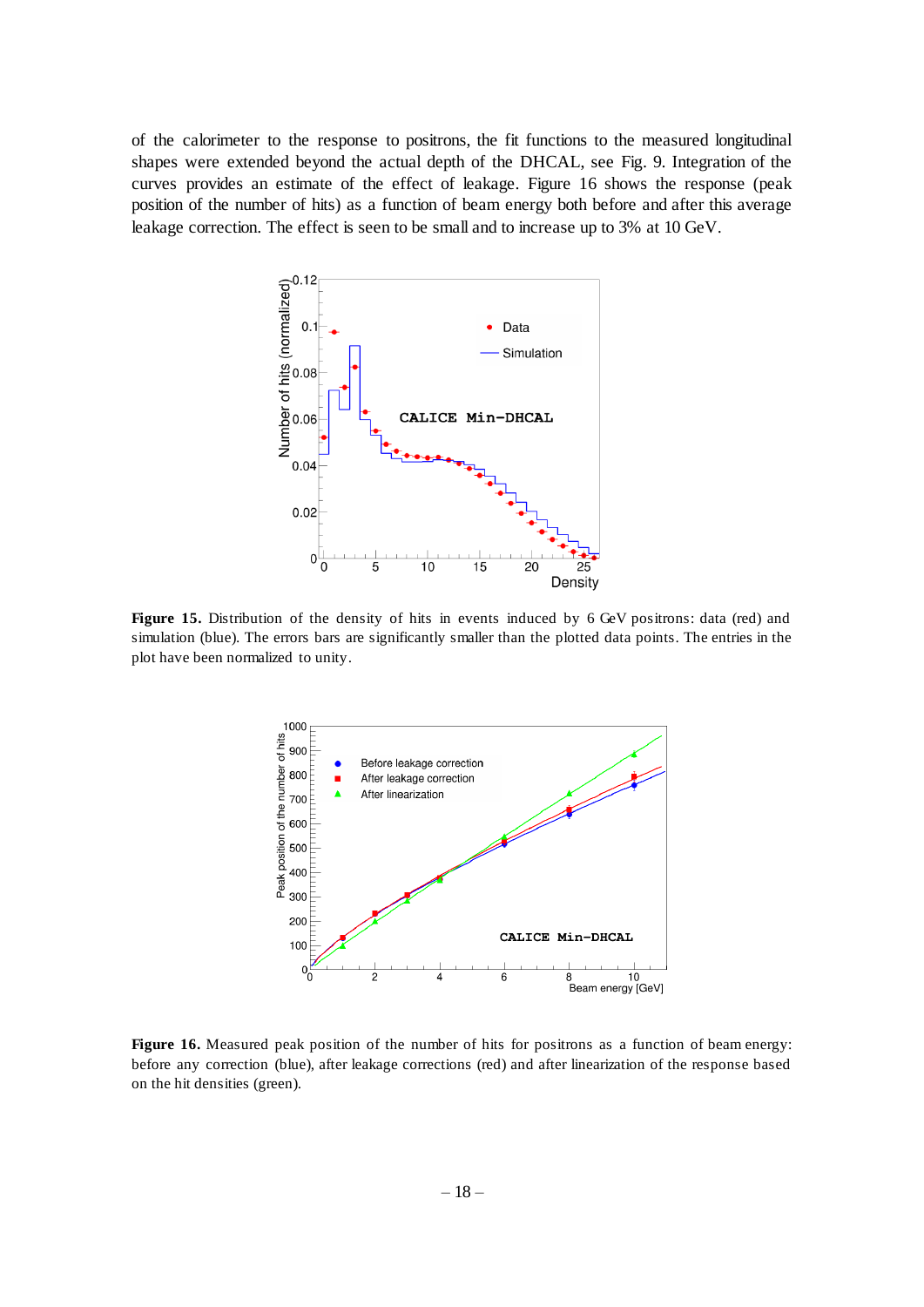Next, in an attempt to improve the energy resolution for positrons, the hits from a subsample of events recorded at each of the seven energy points were weighted depending on their hit density. The weights were determined by minimizing the following quantity

$$
\chi^{2} = \sum_{i=1}^{7} \frac{\left(\sum_{j=0}^{26} w_{j} D_{ij} - \alpha E_{i}^{beam}\right)^{2}}{E_{i}^{beam}}
$$
(9)

where the first sum is over the different beam energies, the  $D_i$ <sup>'</sup>s indicate the number of hits collected at  $E_i^{beam}$  with a hit density *j*,  $w_j$  are the weights for hit density bin *j*, and  $\alpha$  is an arbitrary scaling factor, here taken to be 90/GeV. The weights obtained by the linearization procedure are shown in Fig. 17 and are seen to be large at both low and high hit densities. The large values of the weights related to higher hit densities compensate for the saturation effects introduced by the high density of electromagnetic showers and the finite pad size of the readout boards. The large weight for the '0' density bin compensates for the unit pad multiplicity compared to the average of  $\sim$ 1.6. The result of this linearization procedure is also shown in Fig. 16. The parameters of the fits to power laws of the uncorrected and corrected responses are summarized in Table IV. As can be seen from the table, the linearization procedure significantly improves the linearity, but fails to achieve a perfectly linear response. Small differences between the unweighted results of Table IV and the data of Fig. 5 are due to the fact that, for technical reasons, the event samples in the linearization studies were limited to 10,000 for each energy bin.



**Figure 17.** Weights as a function of hit density as obtained by the linearization procedure.

Figure 18 shows the energy resolution as a function of beam energy obtained both before and after the linearization procedure. The points have been corrected for the contribution from the known momentum spread of the test beam [15]. The density-weighted linearization procedure results in a modest improvement of about 10%, as can be seen as well from the results of the fits summarized in Table V.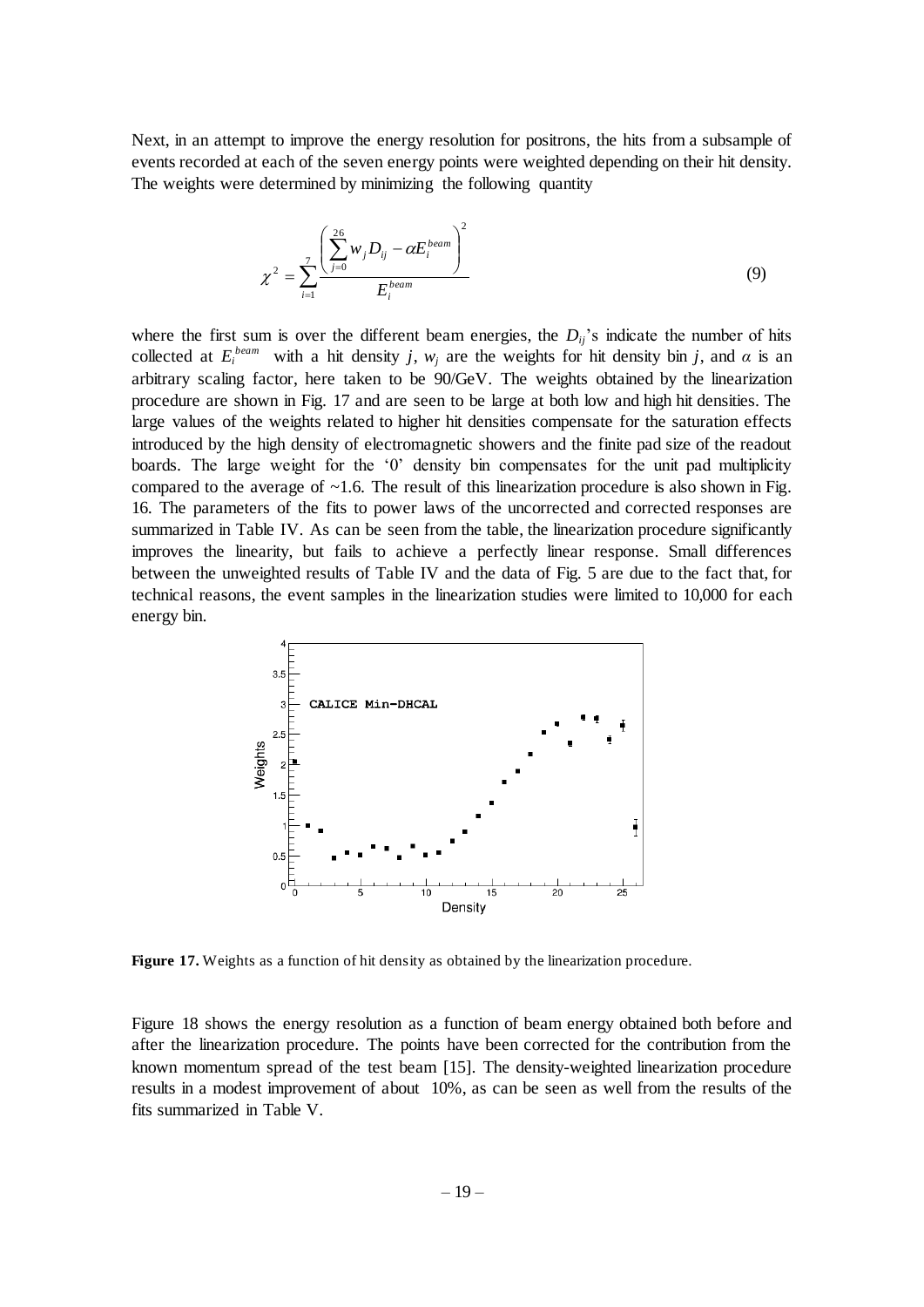

**Figure 18.** Energy resolution versus beam energy for positrons: before (blue) and after (red) the linearization procedure.

Table IV. Parameters obtained from the fits of the peak position of the number of hits versus beam energy to power laws *αE<sup>m</sup>* .

| Data                      | a $[GeV^{-1}]$ | m               |
|---------------------------|----------------|-----------------|
| Before corrections        | 132+3          | $0.76 \pm 0.02$ |
| After leakage corrections | $133 + 3$      | $0.78 \pm 0.02$ |
| After linearization       | $99+2$         | $0.94 \pm 0.01$ |

**Table V.** Summary of results of the fits to the energy resolution as function of energy, see Eq.4.

| Fit                   | $c \lceil \% \rceil$ | $\alpha$ [%]   |
|-----------------------|----------------------|----------------|
| Unweighted            | $5.7 \pm 0.2$        | $14.8 \pm 0.4$ |
| Weighted (linearized) | $6.2 \pm 0.2$        | $13.0 \pm 0.4$ |

#### **11. Conclusions**

The Digital Hadron Calorimeter (DHCAL) detector planes without absorber plates, the Min-DHCAL, was exposed to particles in the Fermilab test beam. The response of the individual Resistive Plate Chambers in the calorimeter stack was equalized using through-going muon tracks. The response of the Min-DHCAL to positrons, its energy resolution and various electromagnetic shower shapes were measured in the energy range of 1 to 10 GeV. The results of a Monte Carlo simulation based on GEANT4 and a standalone program, RPC\_sim, to emulate the response of the RPCs, were compared to the data. The RPC\_sim program was tuned to reproduce the measured response to muons and to reproduce the measurements obtained with 3 and 10 GeV positrons. Due to the tuning process the simulation lost its predictive power for both muons and positrons.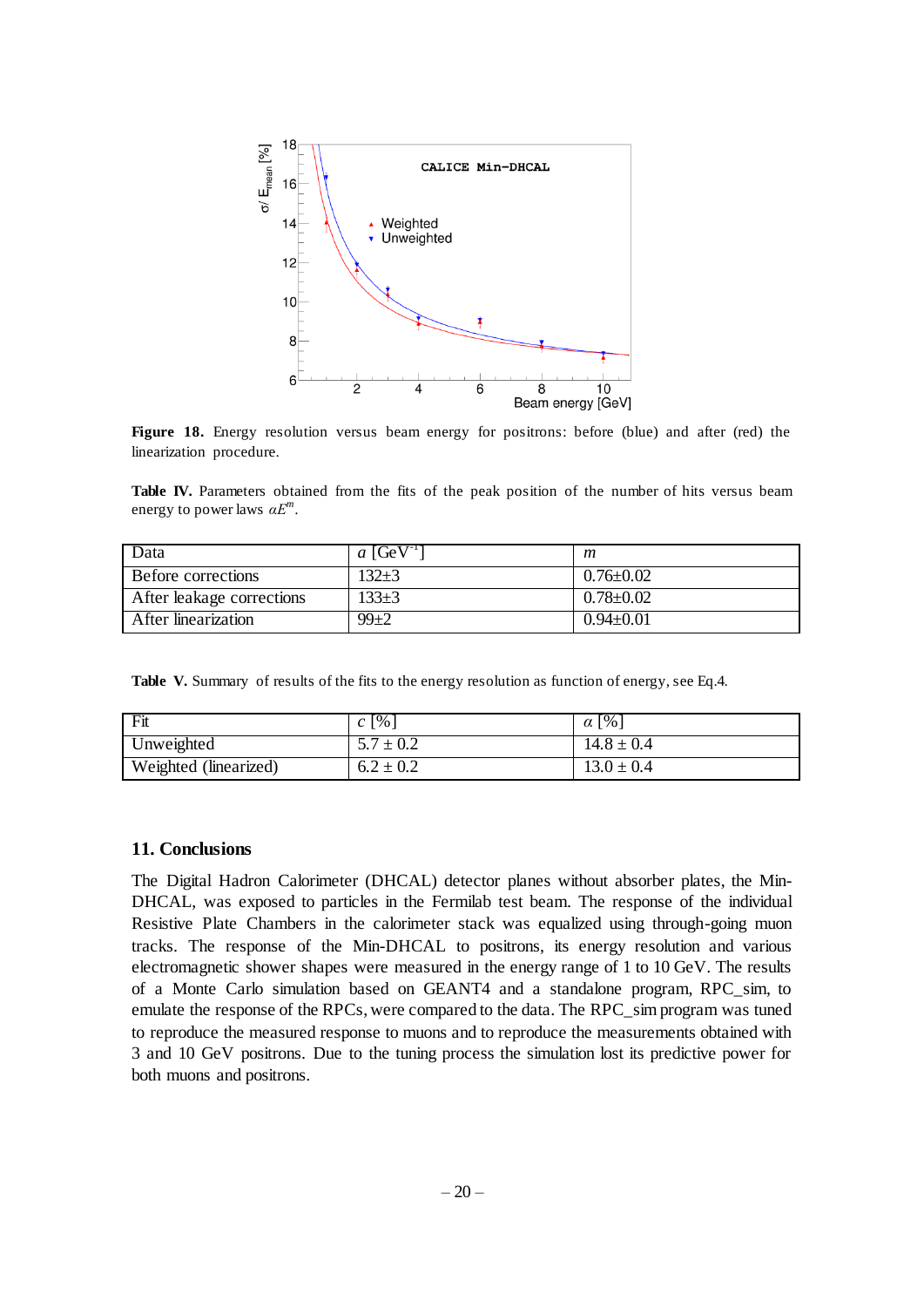The GEANT4 simulation utilized both the FTFP\_BERT and the FTFP\_BERT\_EMY physics lists. The latter provides higher accuracy, in particular for the simulation of electromagnetic processes in thin layers. Despite tedious efforts of tuning of the RPC\_sim parameters to reproduce the measurements, only a poor description of the data was obtained with FTFP BERT, suggesting a deficit of ionizations in the gas gap of the RPCs. A significant improvement is seen with the use of FTFP BERT EMY, leading to a good to excellent agreement with the data.

In a follow-up paper, the simulation based on the parameters obtained here with muons and positrons will be confronted with the measurements performed with pions. Since there will be no further tuning of the simulation, the results of the simulation of pion showers will retain their predictive power, albeit within systematic uncertainties related to the discrepancies observed in the analysis of the positron data.

## **Acknowledgments**

The authors would like to thank the FTBF team of Fermilab, in particular Aria Soha, Charles Brown, Richard Coleman, Todd Nebel, and Erik Ramberg, for their invaluable help and great assistance. It was a major achievement to provide stable beams at much reduced rates, which were then acceptable for the rate-limited RPCs in the Min-DHCAL.

We would like to thank the technicians and the engineers who contributed to the design and construction of the prototype. This work was supported by the Bundesministerium für Bildung und Forschung (BMBF), Germany; by the Deutsche Forschungsgemeinschaft (DFG), Germany; by the Helmholtz-Gemeinschaft (HGF), Germany; by the Alexander von Humboldt Stiftung (AvH), Germany; by the Russian Ministry of Education and Science contracts 4465.2014.2 and 14.A12.31.0006 and the Russian Foundation for Basic Research grant 14-02- 00873A; by MICINN and CPAN, Spain; by the US Department of Energy under contract DE-AC02-06CH11357 and the US National Science Foundation; by the Ministry of Education, Youth and Sports of the Czech Republic under the projects AV0 Z3407391, AV0 Z10100502, LG14033 and 7E12050; and by the National Sciences and Engineering Research Council of Canada.

#### **References**

[1] J.-C. Brient and H. Videau, The calorimetry at the future e+e − linear collider, eConf C 010630 (2001) E3047 [hep-ex/0202004].

V.L. Morgunov, Calorimetry design with energy-flow concept (imaging detector for high-energy physics), in proceedings of X International Conference on Calorimetry in High Energy Physics (CALOR 2002), Pasadena, California, U.S.A., 25–29 March 2002.

- M.A. Thomson, Nucl. Instrum. Meth. **A611**, 25-40, 2009.
- [2] CALICE collaboration, C. Adloff et al., 2012 JINST 7 P09017.
- [3] <https://twiki.cern.ch/twiki/bin/view/CALICE/WebHome>